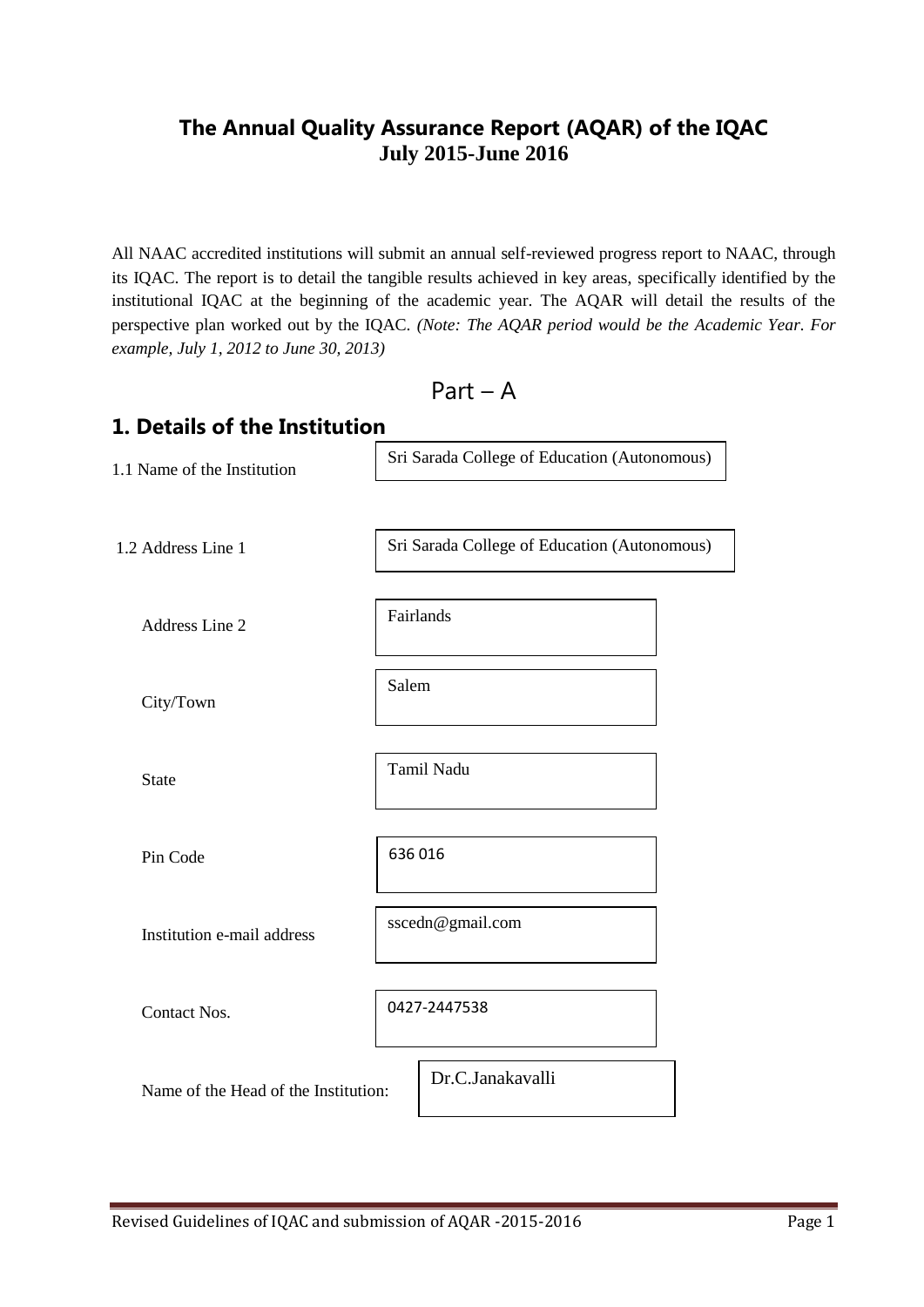| Tel. No. with STD Code:        | 0427-2447538             |
|--------------------------------|--------------------------|
| Mobile:                        | 9443113780               |
| Name of the IQAC Co-ordinator: | Dr.R.Selvamathi Sugirtha |
| Mobile:                        | 9994743743               |
| IQAC e-mail address:           | saradaiqac@gmail.com     |

## 1.3 **NAAC Track ID** (For ex. MHCOGN 18879) TNCOTE10172

1.4 Website address:

www.sscoe.in

Web-link of the AQAR:

www.sscoe.in/sarada/iqac.htm

For ex. http://www.ladykeanecollege.edu.in/AQAR201213.doc

## 1.5 Accreditation Details

| Sl. No.        | Cycle       | Grade         | <b>CGPA</b> | Year of       | Validity |
|----------------|-------------|---------------|-------------|---------------|----------|
|                |             |               |             | Accreditation | Period   |
|                | $1st$ Cycle | Three<br>star | 65-70       | 1999          | 2004     |
| 2              | $2nd$ Cycle | А             | 85.80       | 2007          | 2012     |
| 3              | $3rd$ Cycle | Α             | 3.02        | 2014          | 2019     |
| $\overline{4}$ | $4th$ Cycle |               |             |               |          |
|                |             |               |             |               |          |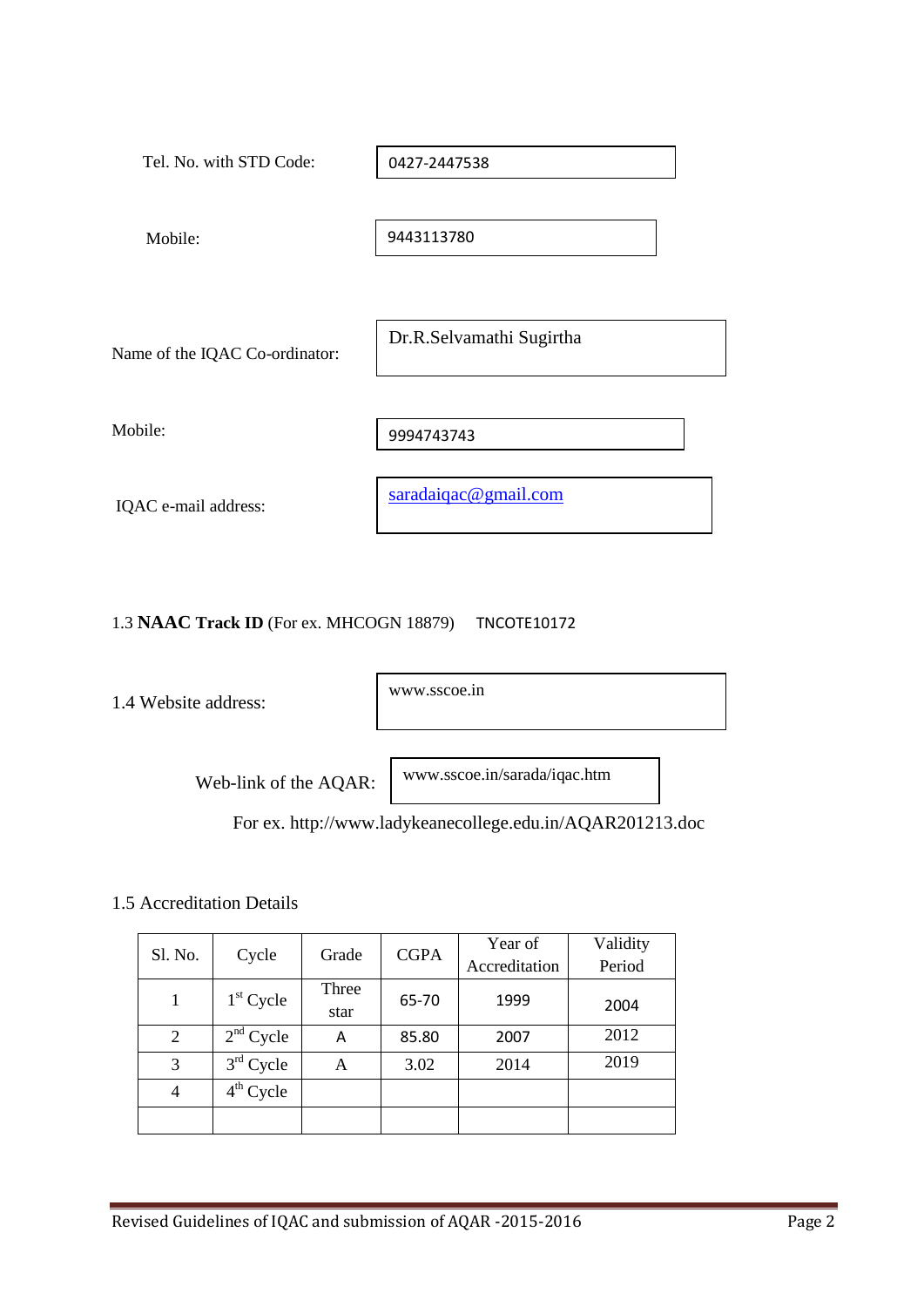| 1.6 Date of Establishment of IQAC :                | DD/MM/YYYY | June 2004 |  |
|----------------------------------------------------|------------|-----------|--|
|                                                    |            |           |  |
| 1.7 AQAR for the year <i>(for example 2010-11)</i> | 2015-16    |           |  |

June 2004

1.8 Details of the previous year"s AQAR submitted to NAAC after the latest Assessment and Accreditation by NAAC (*(for example AQAR 2010-11submitted to NAAC on 12-10-2011)*

- I. AQAR 30-06-2010 (DD/MM/YYYY)
- II. AQAR- 30-08-2011 (DD/MM/YYYY)
- III. AQAR\_09-07-2012 (DD/MM/YYYY)
- **IV.** AQAR\_\_05-07-2013 (DD/MM/YYYY)
- **V.** AQAR 24-07-2014 (DD/MM/YYYY)
- **VI.** AQAR 22.09.2016 (DD/MM/YYYY)

### 1.9 Institutional Status

| University                              | Central<br><b>State</b><br>Deemed<br>Private                     |
|-----------------------------------------|------------------------------------------------------------------|
| <b>Affiliated College</b>               | Yes<br>N <sub>0</sub>                                            |
| <b>Constituent College</b>              | Yes<br>No                                                        |
| Autonomous college of UGC               | Yes<br>No,                                                       |
| Regulatory Agency approved Institution  | N <sub>o</sub><br>Yes                                            |
| (eg. AICTE, BCI, MCI, PCI, NCI)         |                                                                  |
| Co-education<br>Type of Institution     | Men<br>Women                                                     |
| Urban                                   | Rural<br>Tribal                                                  |
| <b>Financial Status</b><br>Grant-in-aid | UGC 2(f)<br>UGC 12B                                              |
|                                         | <b>Totally Self-financing</b><br>Grant-in-aid $+$ Self Financing |
| 1.10 Type of Faculty/Programme          |                                                                  |
| Arts<br>Science                         | PEI (Phys Edu)<br>Commerce<br>Law                                |
| Engineering<br>TEI (Edu)                | <b>Health Science</b><br>Management                              |

Revised Guidelines of IQAC and submission of AQAR -2015-2016 Page 3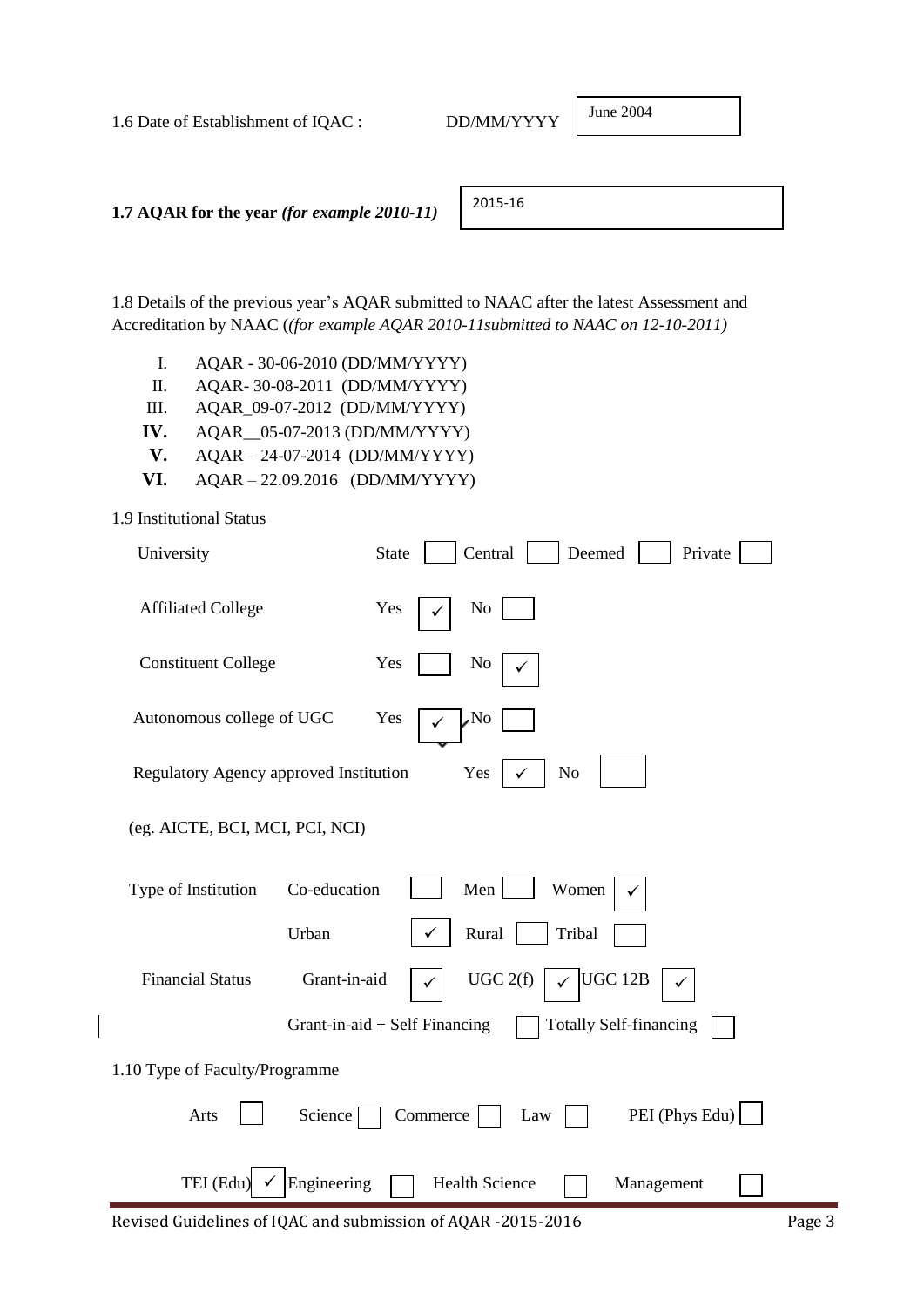| Others (Specify)                                                                       |                                                               |  |
|----------------------------------------------------------------------------------------|---------------------------------------------------------------|--|
| 1.11 Name of the Affiliating University (for the Colleges)                             | <b>Tamil Nadu Teachers Education</b><br>University, Chennai-5 |  |
| 1.12 Special status conferred by Central/ State Government-- UGC/CSIR/DST/DBT/ICMR etc |                                                               |  |
| Autonomy by State/Central Govt. / University                                           | <b>Central Government</b>                                     |  |
| University with Potential for Excellence                                               | <b>UGC-CPE</b>                                                |  |
| <b>DST Star Scheme</b>                                                                 | UGC-CE                                                        |  |
| <b>UGC-Special Assistance Programme</b>                                                | <b>DST-FIST</b>                                               |  |
| <b>UGC-Innovative PG programmes</b>                                                    | Any other (Specify)                                           |  |
| <b>UGC-COP Programmes</b>                                                              |                                                               |  |

# **2. IQAC Composition and Activities**

| 2.1 No. of Teachers                                                | 5                                     |  |
|--------------------------------------------------------------------|---------------------------------------|--|
| 2.2 No. of Administrative/Technical staff                          |                                       |  |
| 2.3 No. of students                                                | B.Ed.-2; M.Ed.-1; M.Phil. - 1, Ph.D-1 |  |
| 2.4 No. of Management representatives                              | 1                                     |  |
| 2.5 No. of Alumni                                                  | 1                                     |  |
| 2. 6 No. of any other stakeholder and<br>community representatives | 1                                     |  |
|                                                                    |                                       |  |

 $\overline{\phantom{a}}$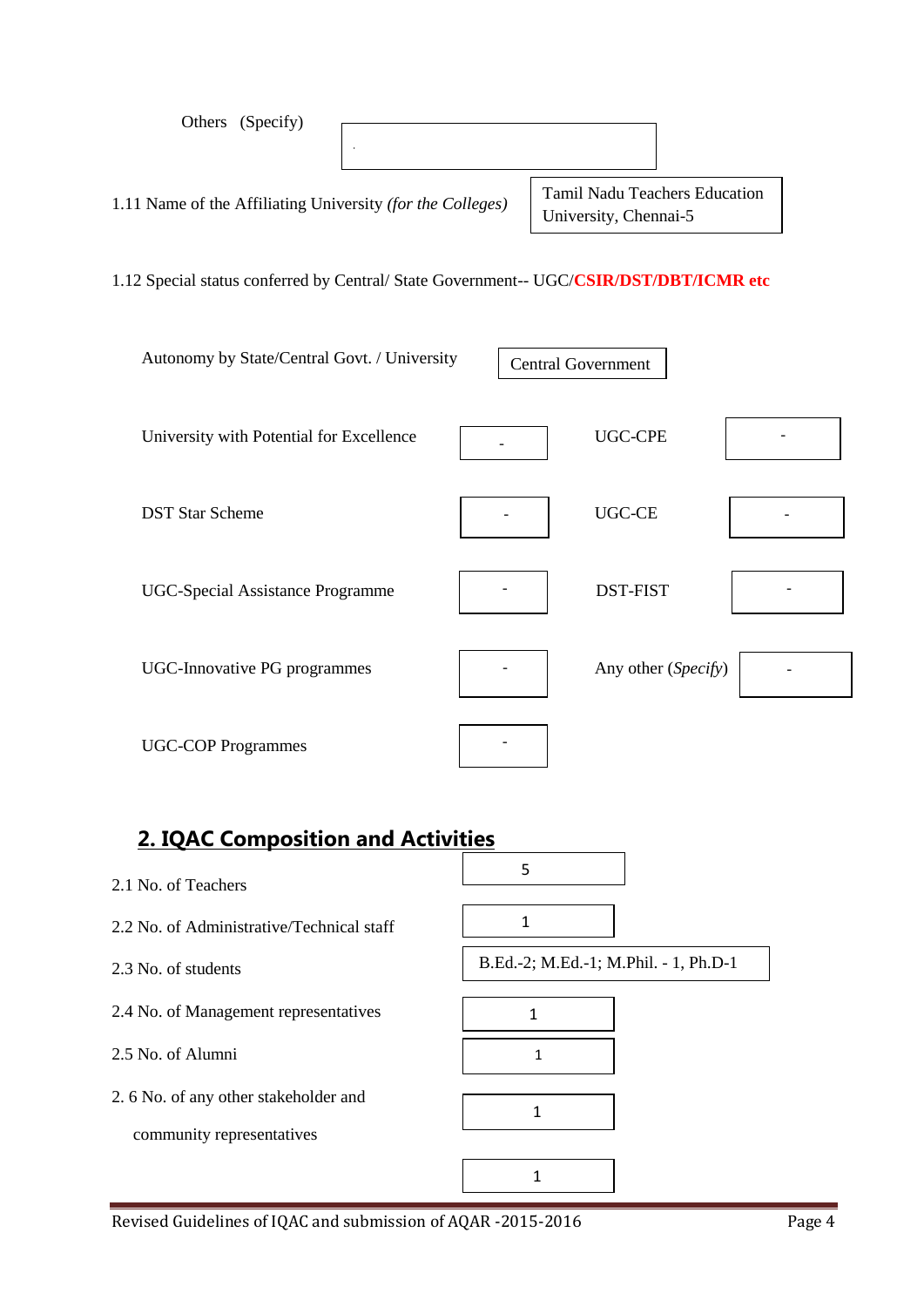| 2.7 No. of Employers/ Industrialists                                                                 | $\mathbf{1}$                                                                                                                                                                                                    |
|------------------------------------------------------------------------------------------------------|-----------------------------------------------------------------------------------------------------------------------------------------------------------------------------------------------------------------|
| 2.8 No. of other External Experts                                                                    | $\mathbf{1}$                                                                                                                                                                                                    |
| 2.9 Total No. of members                                                                             | 16                                                                                                                                                                                                              |
| 2.10 No. of IQAC meetings held                                                                       | $\overline{2}$                                                                                                                                                                                                  |
| 2.11 No. of meetings with various stakeholders:                                                      | 5<br>No.<br>Faculty<br>4                                                                                                                                                                                        |
| Non-Teaching Staff Students<br>$\mathbf{1}$                                                          | Alumni<br>Others<br>4<br>2                                                                                                                                                                                      |
| 2.12 Has IQAC received any funding from UGC during the year?<br>If yes, mention the amount           | Yes<br>N <sub>o</sub><br>Rs. 3,00,000 (5yrs)                                                                                                                                                                    |
| 2.13 Seminars and Conferences (only quality related)                                                 |                                                                                                                                                                                                                 |
| (i) No. of Seminars/Conferences/ Workshops/Symposia organized by the IQAC                            |                                                                                                                                                                                                                 |
| Total Nos.<br>International<br>$\overline{2}$<br>$\hspace{0.05cm} -\hspace{0.05cm} -\hspace{0.05cm}$ | National<br><b>Institution Level</b><br><b>State</b><br>$\mathbf{1}$<br>1<br>$\overline{\phantom{a}}$                                                                                                           |
| (ii) Themes                                                                                          |                                                                                                                                                                                                                 |
| PROSPECTS"<br>EDUCATION"                                                                             | ICSSR-NATIONAL SEMINAR ON "ENRICHING QUALITY BY<br>INTEGRATING ICT IN HIGHER EDUCATION: CHALLENGES AND<br>IQAC and OSA ORGANIZED NATIONAL SEMINAR ON "PREPARING<br>BEST TEACHERS; ROAD MAP FOR QUALLITY TEACHER |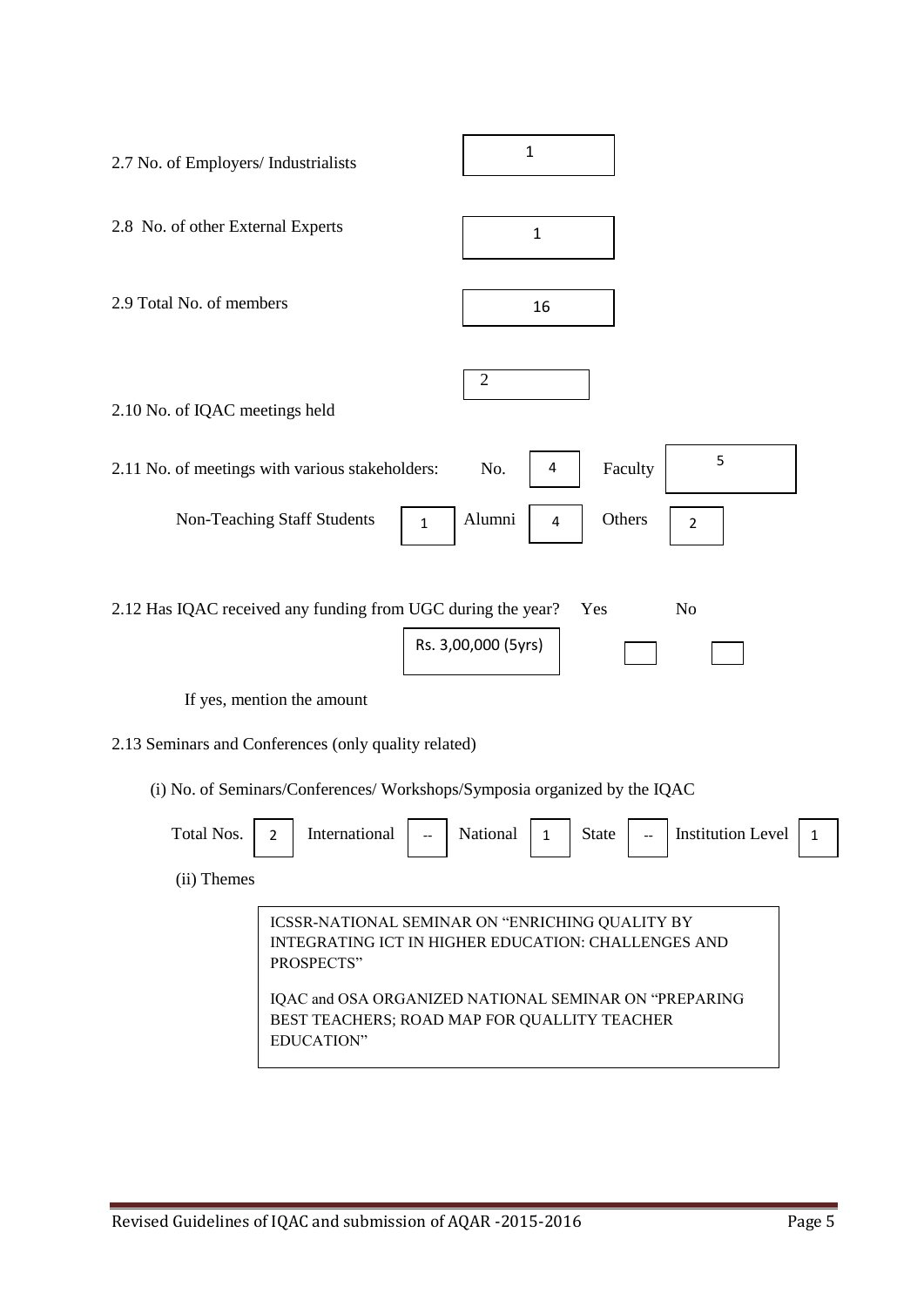2.14 Significant Activities and contributions made by IQAC

Sponsored Seminar funded by the agency ICSSR Major and Minor Research Projects funded by various agencies-Completed In-Service Training Programme for school teachers on Emotional Management, Classroom management and Remedial Teaching Academic Audit Committee Stake Holders Review (Parents, Students Feed Back) Report Presentation Supportive service to Students Staff development Programme- on Higher Level Statistics and Massive Open Online Courses (MOOCs) Documentation of activities systematically – Particularly for field work, field trip, extension activities and Dissemination of Best **Practices** Out Reach Programme such as awareness programme Consumer Awareness Day Voters Awareness Rally at Vellaru Panchayat, Macheri Dengue awareness ralley, Periya Pudur Swachh Bharat Cleanliness activities in the campus AIDS Awareness day Academic assistance to visually challenged in terms of preparing audio lessons, tactile aids, etc (to the students of Shevapet Blind School) Providing Reader service and acting as scribes and giving speech therapy to the differently abled students Visit to an / Special school / Observance home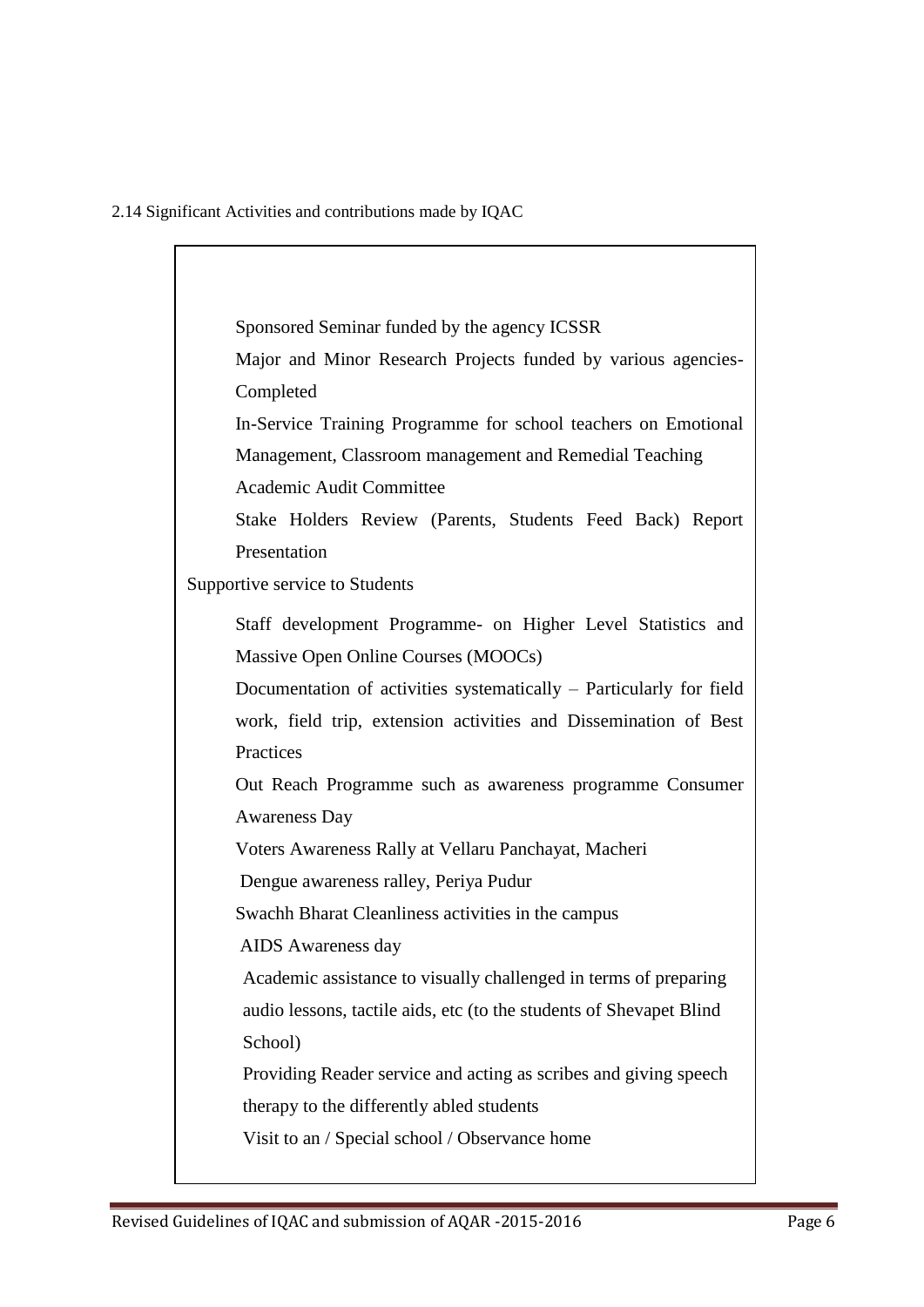## 2.15 Plan of Action by IQAC/Outcome

The plan of action chalked out by the IQAC in the beginning of the year towards quality

enhancement and the outcome achieved by the end of the year

| <b>Plan of Action</b>     | <b>Outcome</b>                                                                                                                                                                                                                                                                                                                                                                                                                                                                                                                                                                                                             |
|---------------------------|----------------------------------------------------------------------------------------------------------------------------------------------------------------------------------------------------------------------------------------------------------------------------------------------------------------------------------------------------------------------------------------------------------------------------------------------------------------------------------------------------------------------------------------------------------------------------------------------------------------------------|
| Organizing<br><b>NAAC</b> | ICSSR Sponsored Two Day National Seminar on "Enriching Quality by                                                                                                                                                                                                                                                                                                                                                                                                                                                                                                                                                          |
| and UGC sponsored         | Integrating ICT in Higher Education: Challenges and Prospects" was                                                                                                                                                                                                                                                                                                                                                                                                                                                                                                                                                         |
| <b>National Seminars</b>  | organised on $29th$ and $30th$ January, 2016. 107 empirical and thematic papers                                                                                                                                                                                                                                                                                                                                                                                                                                                                                                                                            |
|                           | were presented by delegates from Andhra Pradesh, Kerala, Karnataka,                                                                                                                                                                                                                                                                                                                                                                                                                                                                                                                                                        |
|                           | Nagaland, Meghalaya, Pondicherry and Tamil Nadu.                                                                                                                                                                                                                                                                                                                                                                                                                                                                                                                                                                           |
| <b>Promoting Research</b> | In house projects are taken up. Details are as under                                                                                                                                                                                                                                                                                                                                                                                                                                                                                                                                                                       |
| Culture among the         | <b>Institutional Project</b>                                                                                                                                                                                                                                                                                                                                                                                                                                                                                                                                                                                               |
| faculty and scholar       | Emotional intelligence and self-evaluation of student teachers                                                                                                                                                                                                                                                                                                                                                                                                                                                                                                                                                             |
|                           | Ph.D.                                                                                                                                                                                                                                                                                                                                                                                                                                                                                                                                                                                                                      |
|                           | ledge of student teachers on Internet Usage and Intention to Browse<br>M.Phil.<br>Scientific Attitude and Environmental Awareness of High School Students<br>M.Ed.<br>Critical thinking and problem solving ability of student teachers<br>B.Ed.<br>Efficacy of yoga on memory and anxiety of student teachers<br>In house B.Ed. group projects<br>Life skills of student teachers<br>Thinking styles and teaching aptitude of B.Ed. students<br>Impact of instructional aids in teaching during internship at secondary level<br>Need Gratification of student teachers<br>Language learning attitude of student teachers |
| Taking up Major and       | Research Proposals were sent to take up Major and Minor Research Projects                                                                                                                                                                                                                                                                                                                                                                                                                                                                                                                                                  |
| Research  <br>Minor       | to UGC and ICSSR                                                                                                                                                                                                                                                                                                                                                                                                                                                                                                                                                                                                           |
| with fund<br>projects     | Effect of Suryanamaskar and Pranayama on selected physiological and                                                                                                                                                                                                                                                                                                                                                                                                                                                                                                                                                        |
| from<br>funding           | psychological variables of tribal Students                                                                                                                                                                                                                                                                                                                                                                                                                                                                                                                                                                                 |
| agencies                  | Psycho-Socio economic problems and Provisions for Educational                                                                                                                                                                                                                                                                                                                                                                                                                                                                                                                                                              |
|                           | Attainment of Tribal students                                                                                                                                                                                                                                                                                                                                                                                                                                                                                                                                                                                              |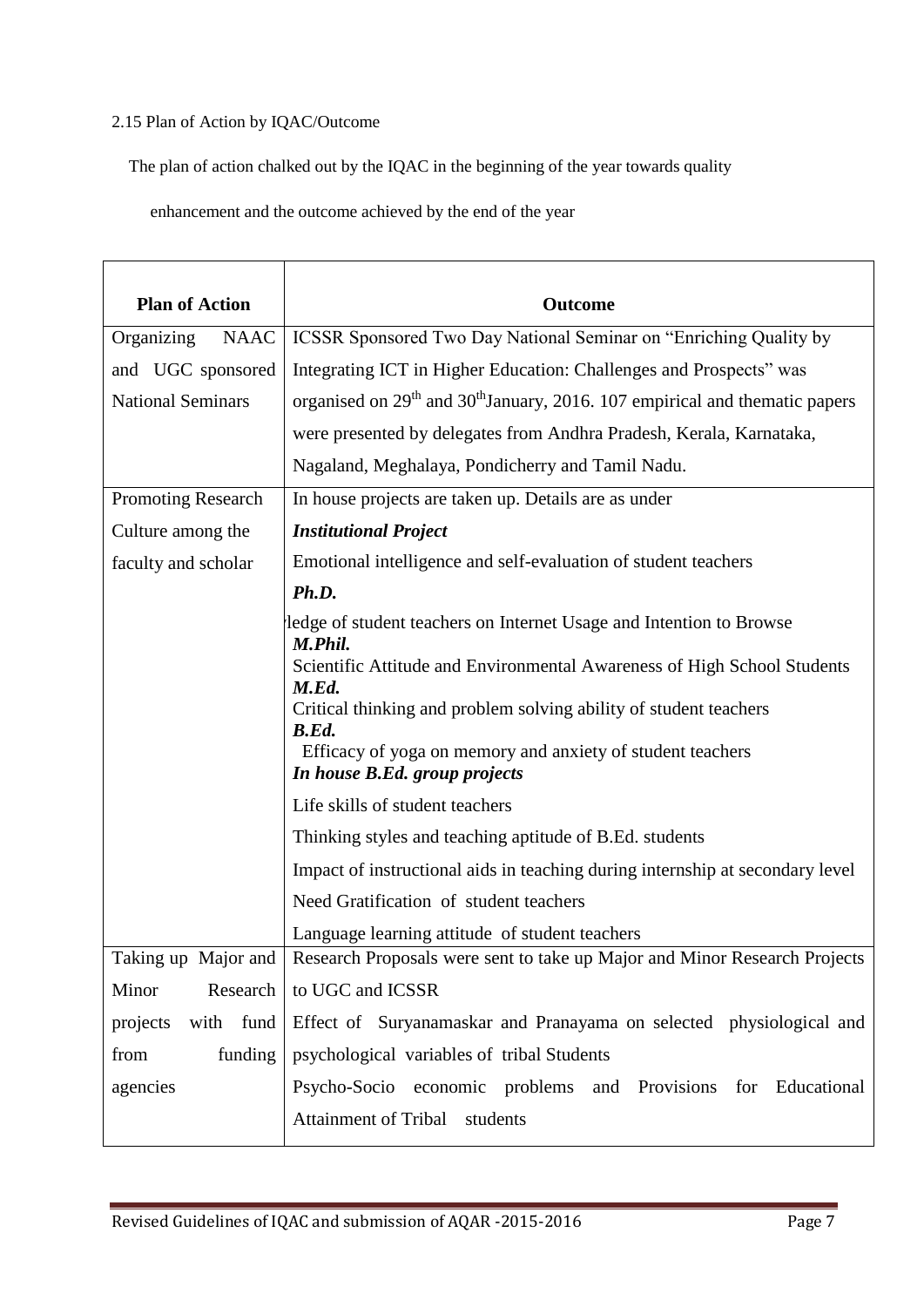| Conducting Faculty     | On 23 <sup>rd</sup> September, 2015, a Faculty Development Programme on         |
|------------------------|---------------------------------------------------------------------------------|
| Development            | 'Applications of Higher level statistics in Data analysis' was conducted.       |
| Programme<br>on        | Dr.A.John William Felix, Reader cum Statistician, Department of                 |
| various focal areas    | Community Medicine, Raja Muthaiah Medical College, Chidambaram was              |
|                        | the resource person.                                                            |
|                        | Faculty Development Programme on Massive Open Online Courses                    |
|                        | (MOOCs) was conducted on 26 <sup>th</sup> September, 2015. Dr.K.S.Ramakrishnan, |
|                        | Assistant Professor, Tamil Nadu Open University, Chennai was the resource       |
| Organizing in-service  | An In-service Training Programme for school teachers and teacher                |
| training programmes    | educators on Classroom management, Emotional management and                     |
| for School teachers    | Remedial teaching was conducted in collaboration with Helikx National           |
| Teacher<br>and         | Open School, Salem on 28 <sup>th</sup> and 29 <sup>th</sup> August, 2015        |
| Educators of other     |                                                                                 |
| Colleges               |                                                                                 |
| Encouraging<br>Staff   | In appreciating the services of Dr. T.Nagavalli, who is retiring in May,        |
| giving<br>member by    | 2016, the management felicitated her on 23.01.2016, the college day.            |
| incentives for their   |                                                                                 |
| meritorious            |                                                                                 |
| accomplishments        |                                                                                 |
|                        |                                                                                 |
| Strengthening the      | Mrs. K. Kamala Devi and Mrs. S.Santhi have been awarded Doctoral degree         |
| professionalisation of | on 01.08.2015 and 31.08.2015 respectively.                                      |
| teachers               | Dr. S. Velvizhi attended orientation course from 10.06.2015 to 30.06.2015.      |
|                        | Dr.C.Janakavalli, Principal attended an online workshop for professional        |
|                        | development on working with learners with Autism Spectrum Disorders and         |
|                        | Visual Impairment organized by Perkins School for the Blind, Boston, USA        |
|                        | from 21.09.2015 to 15.11.2015 and awarded 40 credits out of 44 credits.         |
| Transacting the new    | All the classrooms are smart classes. Hence the new curriculum is being         |
| curriculum<br>adopting | transacted using the latest technological gadgets.                              |
| gadgets,<br>latest     |                                                                                 |
| technologies.          |                                                                                 |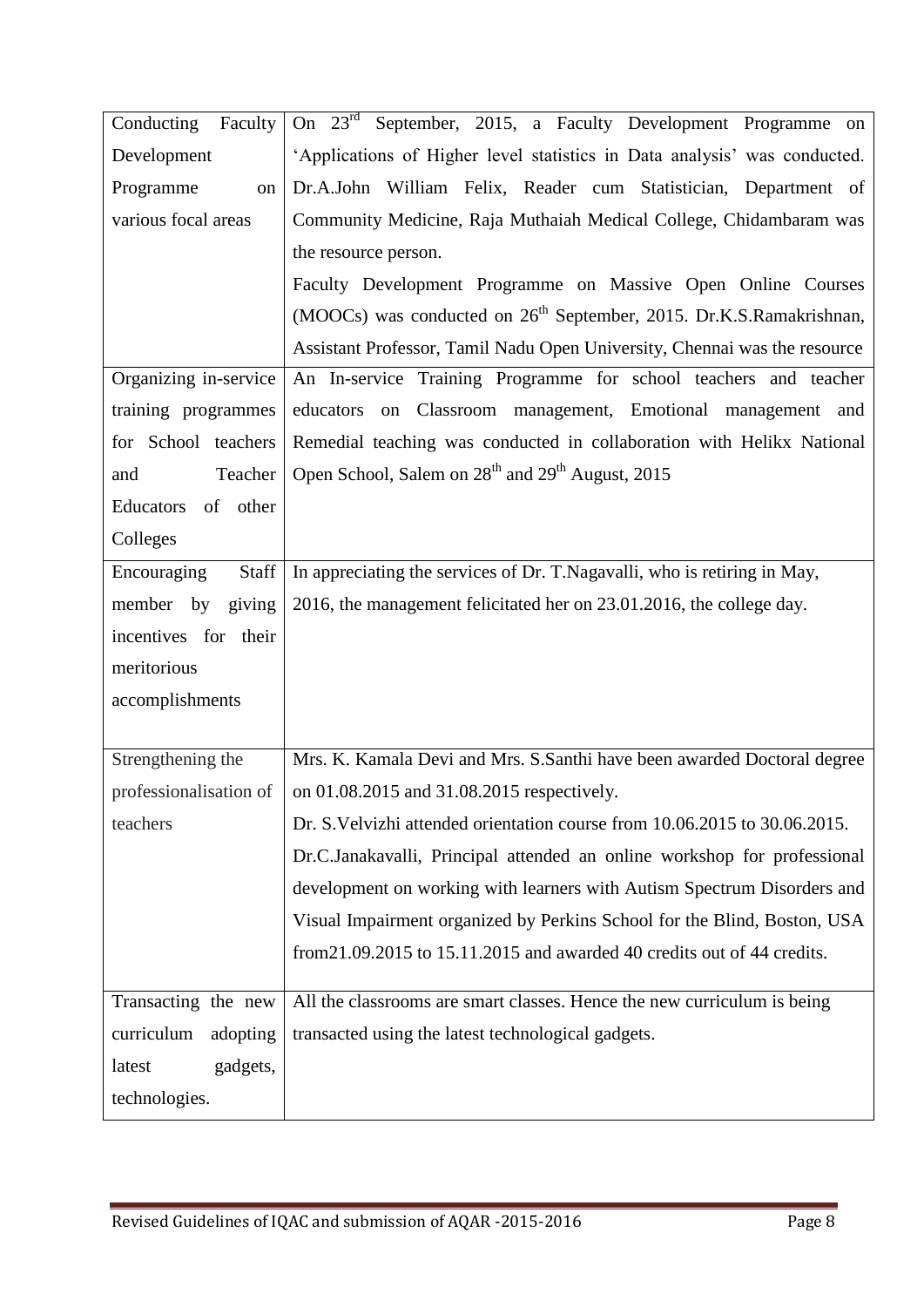| Preparing<br>Self        | Process of preparation of SIM is going on.                                      |
|--------------------------|---------------------------------------------------------------------------------|
| instructional material   |                                                                                 |
| for all the Courses for  |                                                                                 |
| M.Ed.<br>B.Ed.<br>and    |                                                                                 |
| programmes               |                                                                                 |
| Preparation<br>and       | Preparation of e-Content for B.Ed. Courses for few subjects is going on         |
| Validation<br>of<br>$e-$ |                                                                                 |
| for<br>Content<br>B.Ed.  |                                                                                 |
| Courses                  |                                                                                 |
| Standardizing            | Standardizing Multiple Choice items for B.Ed. and M.Ed. Courses is in           |
| Multiple<br>Choice       | process.                                                                        |
| items for B.Ed. and      |                                                                                 |
| M.Ed. Courses            |                                                                                 |
| Developing               | To enhance the communication skills of the students, courses are conducted.     |
| communication Skills     | ETE-1, ETE-4. Trainees are given ample opportunities to express                 |
| of the students          | themselves freely among their peer group in English.                            |
|                          |                                                                                 |
| Focusing on honing       | To enhance the employability skills of the students ample provisions are        |
| employability<br>the     | given. Personality development courses, Life skills courses, courses on arts    |
| skills of the students   | and aesthetics, gender issues, catering the needs of special learners, special  |
|                          | schools visit, S.U.P.W, citizenship training, assembly talk, participation in   |
|                          | club activities are stressed                                                    |
| Ensuring<br>the          | All the resources in all the laboratories, in the department libraries, general |
| maximum utilization      | library and other gadgets available are used by the trainees appropriately      |
| of resources in the      |                                                                                 |
| institution              |                                                                                 |
| Enriching<br>Library     | This year library has been added with 843 books worth Rs.1, 40,811/-.           |
| Resources                | Totally a sum of Rs.2, 50,433/- has been invested in enhancing the library      |
|                          | resources.                                                                      |
| Extending<br>Library     | Library services are extended to one more hour in the evening after college     |
| Services                 | hours.                                                                          |
| Initiating better access | For better access of library resources, a kiosk has been kept in which all the  |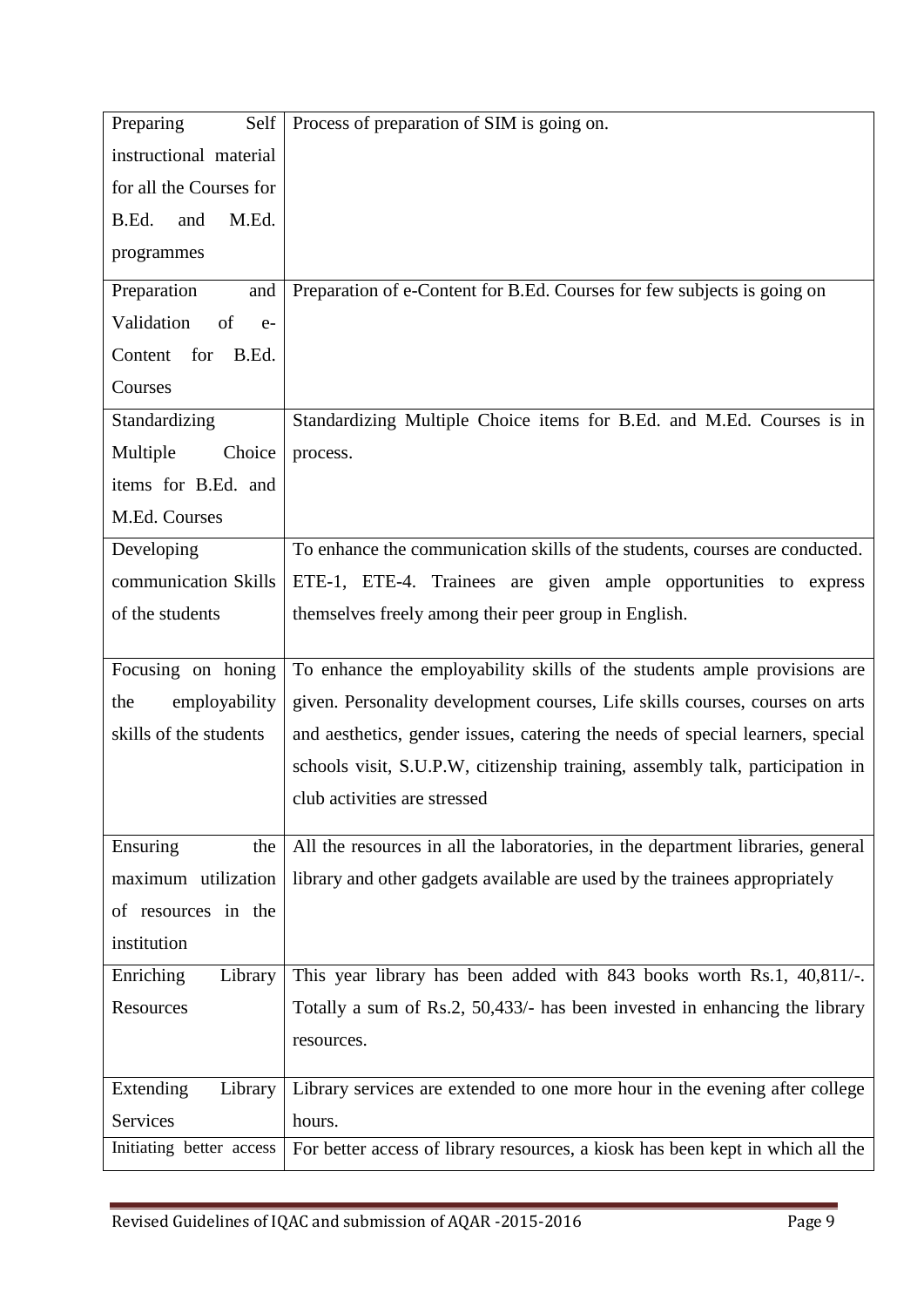| of library resources by            | stack details of the library has been loaded. Open access is been followed         |
|------------------------------------|------------------------------------------------------------------------------------|
| the users                          |                                                                                    |
| Providing Counseling               | Counseling services are given to individual students as per the need. Career       |
| Services to students               | counseling, Personal counseling are regularly given.                               |
| Instilling the regular             | In the morning assembly yoga is practiced by every student.                        |
| practice of meditation             |                                                                                    |
| and yoga                           |                                                                                    |
| physical<br>Caring<br>the          | Physical activity and wellness center houses equipment for varied                  |
| fitness of the students            | programme of physical activities.                                                  |
| Sustaining the cordial             | All the heads and staff of the co-operating schools were informed on the two       |
| relationship with the              | year B.Ed. programme and briefed on the internship. During the four weeks          |
| co-operating schools               | practice teaching period, the educators visited the schools and observed the       |
|                                    | Students and discussed with the mentor teachers.                                   |
|                                    |                                                                                    |
| Systematic monitoring              | Teacher educators visited the schools an cordial relationship is maintained        |
| of internship training of          | by discussing various issues that creep in and resolving the same                  |
| the students                       |                                                                                    |
|                                    |                                                                                    |
|                                    |                                                                                    |
| Strengthening                      | On $5^{\overline{th}}$<br>March Mr. A. Ravi Kumar, Assistant Professor of English, |
| Language Proficiency               | Department of English, Selvam College of Technology, Namakkal handled              |
|                                    | Communicative English class. A theoretical course $ETE - s$ is also offered.       |
|                                    |                                                                                    |
| Focusing on issues of              |                                                                                    |
| Conservation<br>and                | In all the courses, care is taken to include environment related concepts. A       |
| Environmental                      | separate SES course is also prescribed for B.Ed.                                   |
| Regeneration                       |                                                                                    |
| Resolving<br>gender                | A course has been introduced on this area.                                         |
| issues in education                |                                                                                    |
| Addressing<br>Special              | Apart from a core course, an elective course is also offered for B.Ed.             |
| Needs in the Classroom             | trainees on special needs in the classroom                                         |
|                                    |                                                                                    |
|                                    |                                                                                    |
| Enriching<br>Learning              | Curriculum transaction is done only through integration of ICT                     |
| through<br>Information             |                                                                                    |
| Communication<br>and<br>Technology |                                                                                    |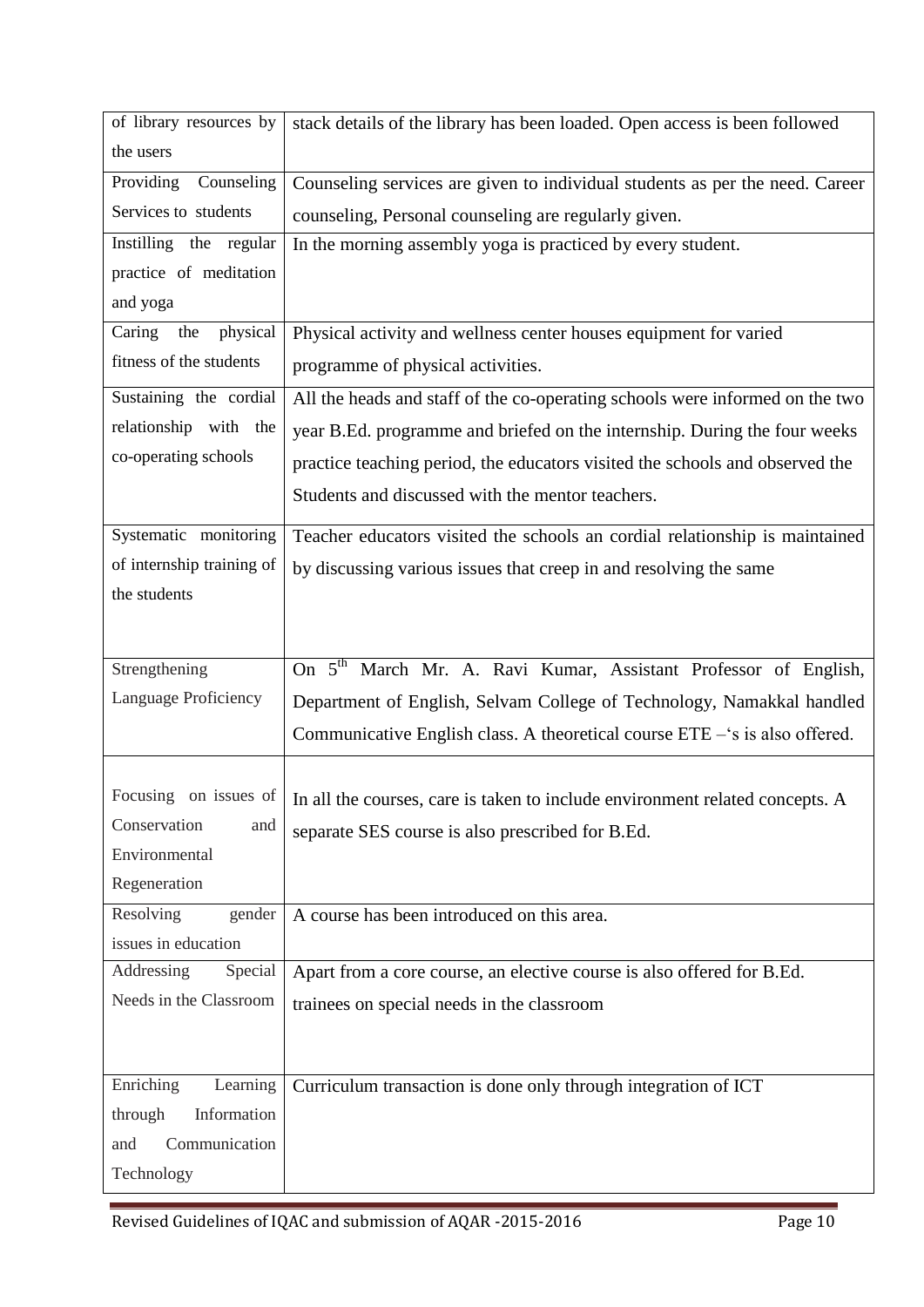| * Attach the Academic Calendar of the year as Annexure. |  |
|---------------------------------------------------------|--|
|---------------------------------------------------------|--|

| 2.15 Whether the AQAR was placed in statutory body<br>Yes<br>No                      |
|--------------------------------------------------------------------------------------|
| Syndicate<br>Any other body<br>Management<br>Provide the details of the action taken |
| IQAC – has organised the following activities:                                       |
| Planned periodical meeting were conducted                                            |
| Actions were taken as per the need arises and to revise the on-going actions in      |
| the institution as per the feedback.                                                 |
| Staff Development Programme was conducted                                            |
| More Institutional Researches are undertaken at the Courses level (B.Ed.,            |
| M.Ed., and M.Phil., Ph.D.)                                                           |
| Counselling centre was functioning to give, Personal, Educational and                |
| Professional Counselling services to students Visiting reputed institutions &        |
| observing the activities                                                             |
| Development of Quality Radars after every semester                                   |
|                                                                                      |

# **Criterion – I 1. Curricular Aspects**

| 1.1 Beams about Headerine Hoghammes |                                     |                                                  |                                           |                                                             |
|-------------------------------------|-------------------------------------|--------------------------------------------------|-------------------------------------------|-------------------------------------------------------------|
| Level of the<br>Programme           | Number of<br>existing<br>Programmes | Number of<br>programmes added<br>during the year | Number of<br>self-financing<br>programmes | Number of value<br>added / Career<br>Oriented<br>programmes |
| PhD                                 | Ph.D                                |                                                  |                                           |                                                             |
| PG                                  | M.Ed                                |                                                  |                                           |                                                             |
| <b>UG</b>                           | B.Ed                                |                                                  |                                           |                                                             |
| PG Diploma                          |                                     |                                                  |                                           |                                                             |
| <b>Advanced Diploma</b>             |                                     |                                                  |                                           |                                                             |
| Diploma                             |                                     |                                                  |                                           |                                                             |
| Certificate                         | 5                                   | $\overline{2}$                                   |                                           |                                                             |
| Others                              |                                     |                                                  |                                           |                                                             |
| <b>Total</b>                        |                                     |                                                  |                                           |                                                             |
| Interdisciplinary                   |                                     |                                                  |                                           |                                                             |

1.1 Details about Academic Programmes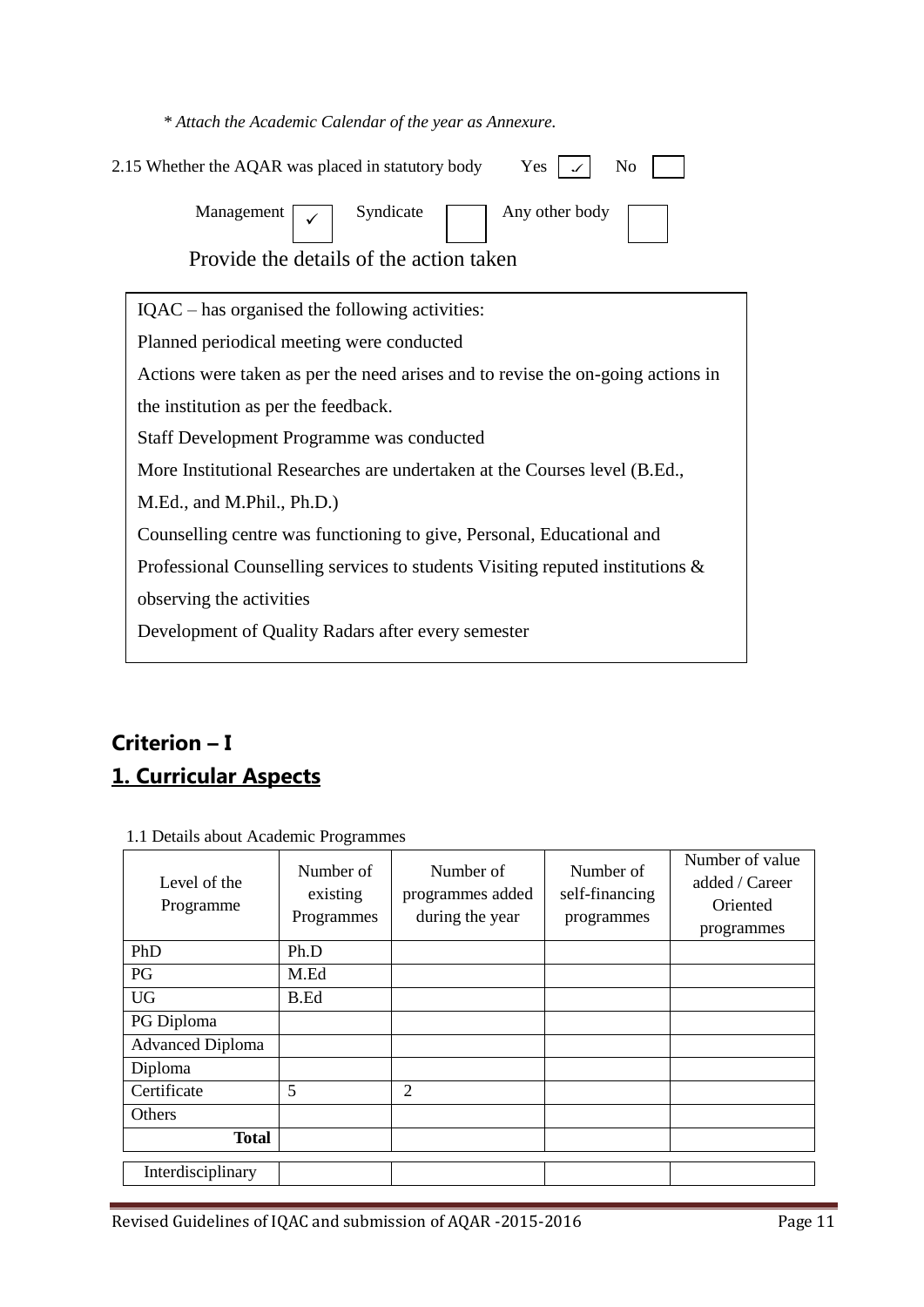| Innovative |  |  |
|------------|--|--|
|            |  |  |

1.2 (i) Flexibility of the Curriculum: CBCS/Core/Elective option  $\checkmark$  / Open options (ii) Pattern of programmes:

| Pattern   | Number of programmes |
|-----------|----------------------|
| Semester  | B.Ed., M.Ed.         |
| Trimester | M.Phil               |
| Annual    |                      |



| Mode of feedback | )nline | $\overline{\phantom{0}}$ |  | $\vert$ Co-operating schools (for PEI) |  |
|------------------|--------|--------------------------|--|----------------------------------------|--|
|                  |        |                          |  |                                        |  |

*\*Please provide an analysis of the feedback in the Annexure*

1.4 Whether there is any revision/update of regulation or syllabi, if yes, mention their salient aspects.

Syllabi are revised according to the guidelines of NCTE and NCERT for both the B.Ed. and M.Ed. programmes. All the recommendations of NCTE have been incorporated in the two year programmes

1.5 Any new Department/Centre introduced during the year. If yes, give details.

Yes. Yoga Centre was created to spread the values of Yoga among teacher trainees.

# **Criterion – II**

# **2. Teaching, Learning and Evaluation**

Blogs for each subject at B.Ed. were created.<br>Blogs for each subject at B.Ed. were created.

| 2.1 Total No. of  | Total | Asst. Professors | Associate Professors   Professors | <b>Others</b> |
|-------------------|-------|------------------|-----------------------------------|---------------|
| permanent faculty |       |                  |                                   |               |

5

2.2 No. of permanent faculty with Ph.D.

| Asst.      | Associate  | Professors | Others | Total |
|------------|------------|------------|--------|-------|
| Professors | Professors |            |        |       |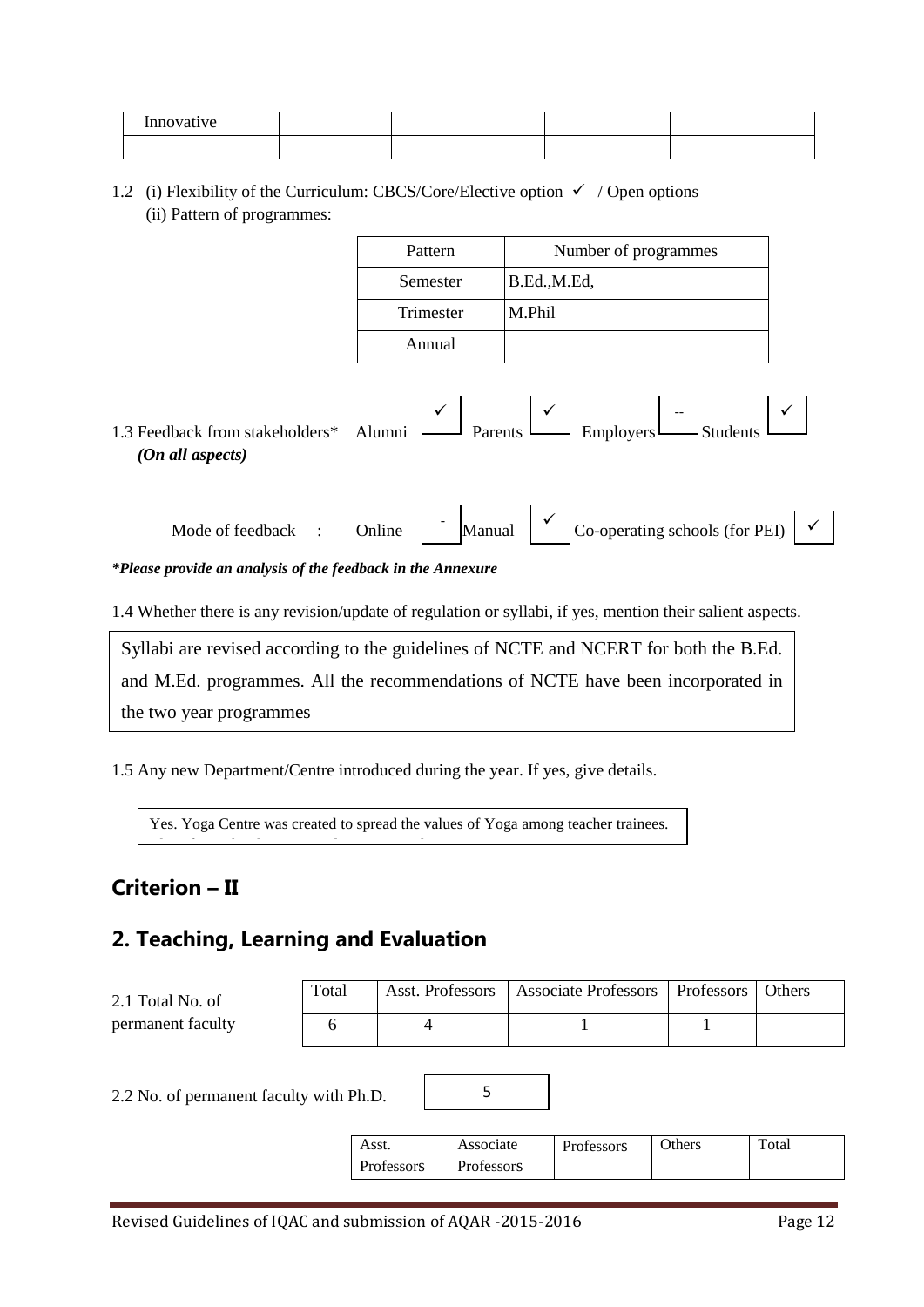| 2.3 No. of Faculty Positions     | v |   | л |  |  |  |  |
|----------------------------------|---|---|---|--|--|--|--|
| Recruited $(R)$ and Vacant $(V)$ |   |   |   |  |  |  |  |
| during the year                  |   | ∸ |   |  |  |  |  |

| 2.4 No. of Guest and Visiting faculty and Temporary faculty |  |  |  |
|-------------------------------------------------------------|--|--|--|
|-------------------------------------------------------------|--|--|--|

2.5 Faculty participation in conferences and symposia:

| No. of Faculty          | International level | National level | State level |
|-------------------------|---------------------|----------------|-------------|
| Attended                |                     |                |             |
| Presented papers        |                     |                |             |
| <b>Resource Persons</b> |                     |                |             |

2.6 Innovative processes adopted by the institution in Teaching and Learning:

| Developing e-content for all subjects                                 |
|-----------------------------------------------------------------------|
| Blog creation in each Department                                      |
| Hands on training to Teachers and students on using various equipment |
| in the smart class rooms                                              |
| New Certificate courses were added                                    |
| More field work based activities                                      |
|                                                                       |

2.7 Total No. of actual teaching days during this academic year

200

9 9

2.8 Examination/ Evaluation Reforms initiated by the Institution (for example: Open Book Examination, Bar Coding, Double Valuation, Photocopy, Online Multiple Choice Questions)

| Institution adopts the following Evaluation Reforms already |
|-------------------------------------------------------------|
| Open Book Examination                                       |
| <b>External Evaluation of End Examinations</b>              |
| Double valuation                                            |
| Issue of Photocopy of answer sheets on request              |
| Online Multiple choice questions                            |
| <b>Transparent Internal Evaluation</b>                      |
| Trimester System of Examination for M.Phil                  |
| <b>Immediate Supplementary Examinations</b>                 |

9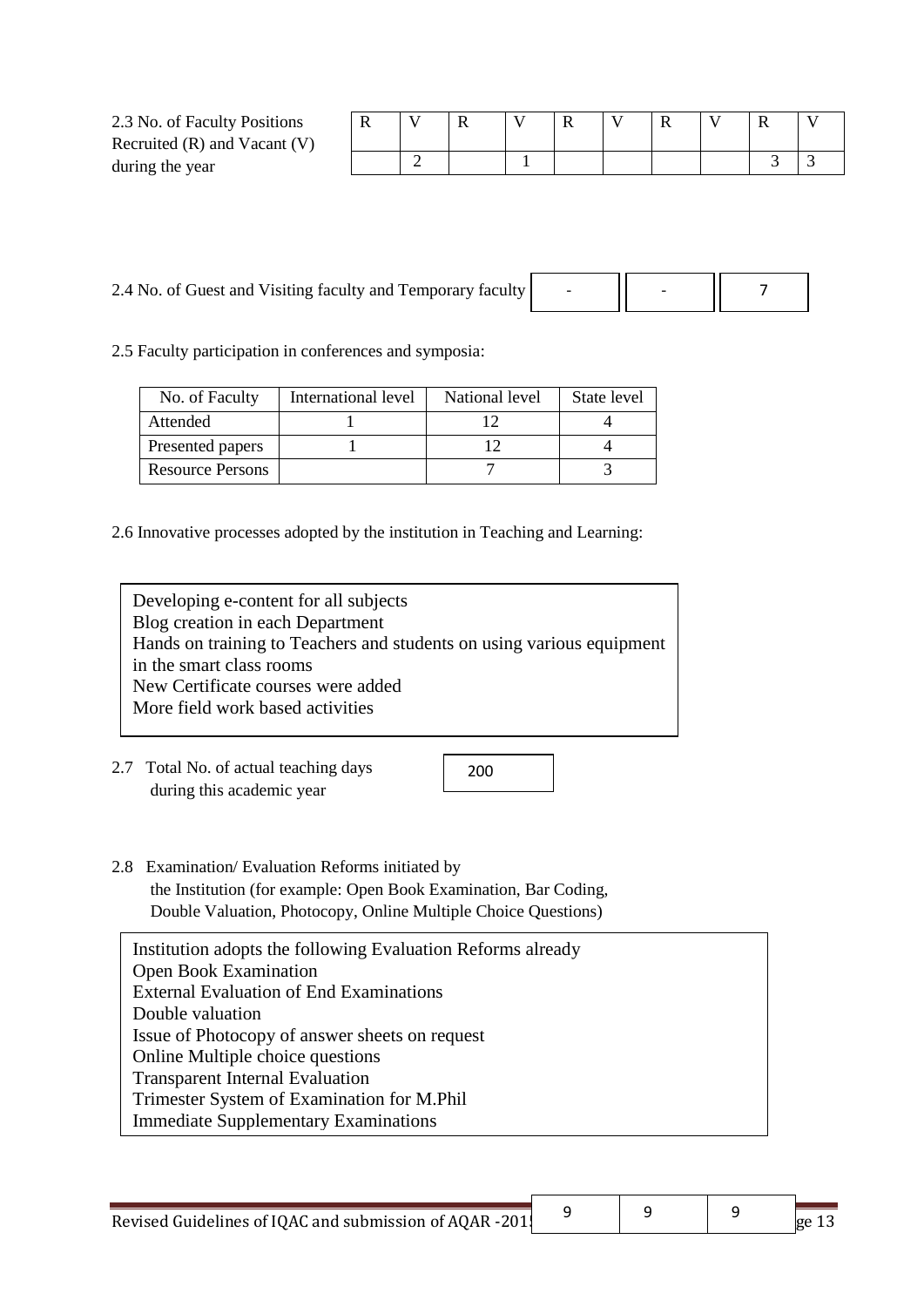## 2.9 No. of faculty members involved in curriculum restructuring/revision/syllabus development as member of Board of Study/Faculty/Curriculum Development workshop

2.10 Average percentage of attendance of students

B.Ed. – 44, M.Ed. - 8

### 2.11 Course/Programme wise

Distribution of pass percentage:

| Title of the<br>Programme | Total no. of<br>students | Division      |       |        |       |        |  |
|---------------------------|--------------------------|---------------|-------|--------|-------|--------|--|
|                           | appeared                 | Distinction % | $I\%$ | $II\%$ | III % | Pass % |  |
| B.Ed                      | 50                       | 14            | 14    | 18     |       | 100%   |  |
| M.Ed                      | 09                       |               | 05    | 04     | --    | 100%   |  |
| M.Phil                    | 10                       |               | 08    |        |       | 100%   |  |

2.12 How does IQAC Contribute/Monitor/Evaluate the Teaching & Learning processes

The Academic Audit Committee under IQAC monitors the teaching learning process

2.13 Initiatives undertaken towards faculty development

| <b>Faculty / Staff Development Programmes</b>  | Number of faculty<br>benefitted |
|------------------------------------------------|---------------------------------|
| Refresher courses                              | 3                               |
| UGC – Faculty Improvement Programme            |                                 |
| HRD programmes                                 |                                 |
| Orientation programmes                         |                                 |
| Faculty exchange programme                     |                                 |
| Staff training conducted by the university     | 3(TNTEU, Bharathiar)            |
| Staff training conducted by other institutions | 3(SSC)                          |
| Summer / Winter schools, Workshops, etc.       |                                 |
| Others                                         |                                 |

2.14 Details of Administrative and Technical staff

| Category                    | Number of<br>Permanent<br><b>Employees</b> | Number of<br>Vacant<br>Positions | Number of<br>permanent<br>positions filled<br>during the Year | Number of<br>positions filled<br>temporarily |
|-----------------------------|--------------------------------------------|----------------------------------|---------------------------------------------------------------|----------------------------------------------|
| <b>Administrative Staff</b> |                                            |                                  |                                                               |                                              |
| <b>Technical Staff</b>      |                                            |                                  |                                                               |                                              |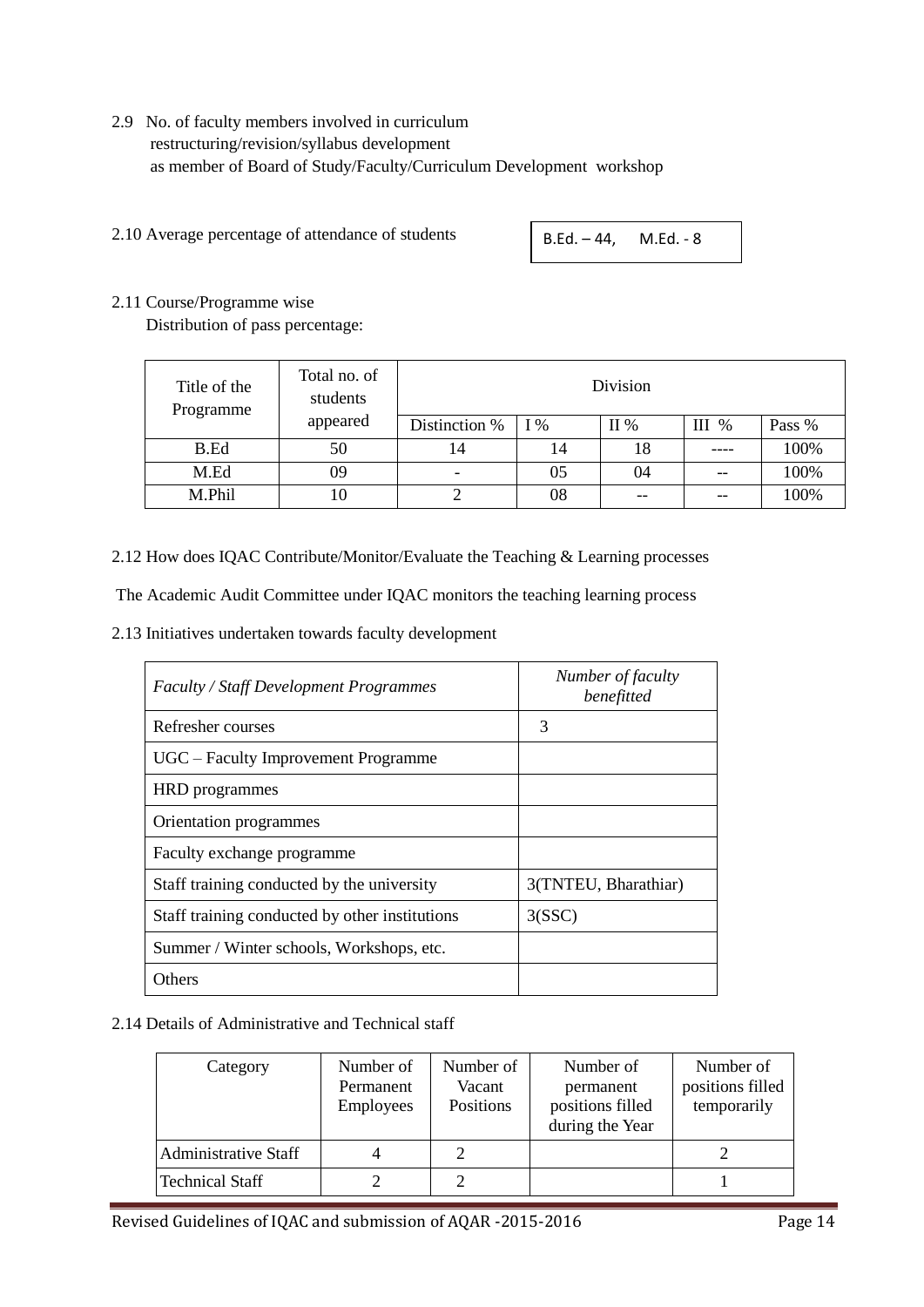# **Criterion – III**

# **3. Research, Consultancy and Extension**

3.1 Initiatives of the IQAC in Sensitizing/Promoting Research Climate in the institution

- Doctoral Committee
- $\checkmark$  Research colloquium
- $\checkmark$  SPSS Training programme
- $\checkmark$  Workshop on research methodology
- $\checkmark$  Doctoral committee met review the progress of Research work undertaken by Ph.D., scholars regularly after every six months.
- $\checkmark$  Research Colloquium was organised on last Saturday of every month for M.Ed., M.Phil., and Ph.D. so as to enable the Research Scholars to discuss their Research work planned.
- College Publishes a National Quarterly Journal Sri Sarada Journal of Frontiers of Knowledge with ISSN number from September 2011 with ISSN No. 2277-3398
- $\checkmark$  Researchers Digest and Frontiers of Knowledge and Research

### 3.2 Details regarding major projects

|                     | Completed | Ongoing                  | Sanctioned | Submitted |
|---------------------|-----------|--------------------------|------------|-----------|
| Number              |           | $\overline{\phantom{0}}$ |            |           |
| Outlay in Rs. Lakhs | 15.16,600 | $\overline{\phantom{0}}$ |            |           |

### 3.3 Details regarding minor projects

|                     | Completed | Ongoing | Sanctioned | Submitted |
|---------------------|-----------|---------|------------|-----------|
| Number              |           | -       |            |           |
| Outlay in Rs. Lakhs | .28550    | -       |            |           |

### 3.4 Details on research publications

|                          | International | National | Others |
|--------------------------|---------------|----------|--------|
| Peer Review Journals     |               |          |        |
| Non-Peer Review Journals |               |          |        |
| e-Journals               |               |          |        |
| Conference proceedings   |               |          |        |

### 3.5 Details on Impact factor of publications:

| L.<br>ang |
|-----------|
|-----------|

 $\text{Range}$  -  $\text{Average}$  -  $\text{h-index}$  --  $\text{Nos. in SCOPUS}$  --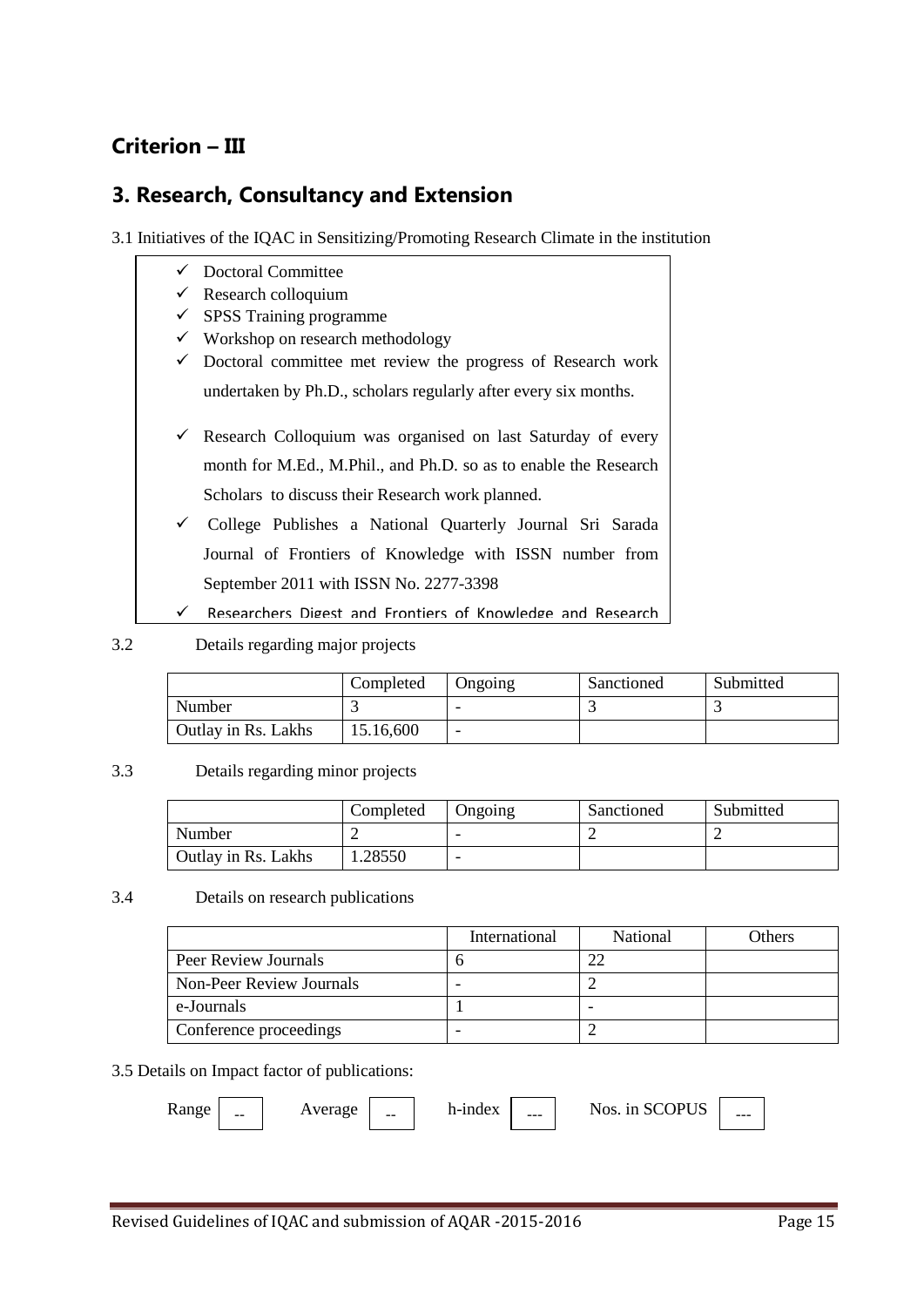3.6 Research funds sanctioned and received from various funding agencies, industry and other organisations

| Nature of the Project                                                   | Duration                                       | Name of the    | Total grant | Received |
|-------------------------------------------------------------------------|------------------------------------------------|----------------|-------------|----------|
|                                                                         | Year                                           | funding Agency | sanctioned  |          |
| Major projects                                                          |                                                |                |             |          |
| <b>Minor Projects</b>                                                   |                                                |                |             |          |
| <b>Interdisciplinary Projects</b>                                       |                                                |                |             |          |
| Industry sponsored                                                      |                                                |                |             |          |
| Projects sponsored by the                                               | 1N <sub>0</sub>                                | Institution    |             |          |
| University/College                                                      | 1 year                                         |                |             |          |
| Students research projects<br>(other than compulsory by the University) | 8 Projects<br>1 year<br>4 in house<br>projects | Institution    |             |          |
| Any other (Specify)                                                     |                                                |                |             |          |
| Total                                                                   |                                                |                |             |          |

| 3.7 No. of books published i) With ISBN No.            |                            |                      | $\overline{2}$   | <b>Chapters in Edited Books</b> |                                               |            | 28 |      |
|--------------------------------------------------------|----------------------------|----------------------|------------------|---------------------------------|-----------------------------------------------|------------|----|------|
| 3.8 No. of University Departments receiving funds from |                            | ii) Without ISBN No. |                  |                                 |                                               |            |    |      |
|                                                        | UGC-SAP                    |                      | CAS              |                                 | <b>DST-FIST</b>                               |            |    |      |
|                                                        | <b>DPE</b>                 |                      |                  |                                 | <b>DBT</b> Scheme/funds                       |            |    |      |
| 3.9 For colleges                                       | Autonomy<br><b>INSPIRE</b> |                      | <b>CPE</b><br>CE |                                 | <b>DBT</b> Star Scheme<br>Any Other (specify) |            |    |      |
|                                                        |                            |                      |                  |                                 |                                               |            |    |      |
| 3.10 Revenue generated through consultancy             |                            |                      | Nil              |                                 |                                               |            |    |      |
| 3.11 No. of conferences                                |                            | Level                | International    | National                        | <b>State</b>                                  | University |    | Coll |

| 3.11 No. of conferences      | Level      | International   National |              | <b>State</b> | University   College |  |
|------------------------------|------------|--------------------------|--------------|--------------|----------------------|--|
|                              | Number     |                          |              |              |                      |  |
| organized by the Institution | Sponsoring |                          | <b>ICSSR</b> |              | <b>ICSSR</b>         |  |
|                              | agencies   |                          |              |              |                      |  |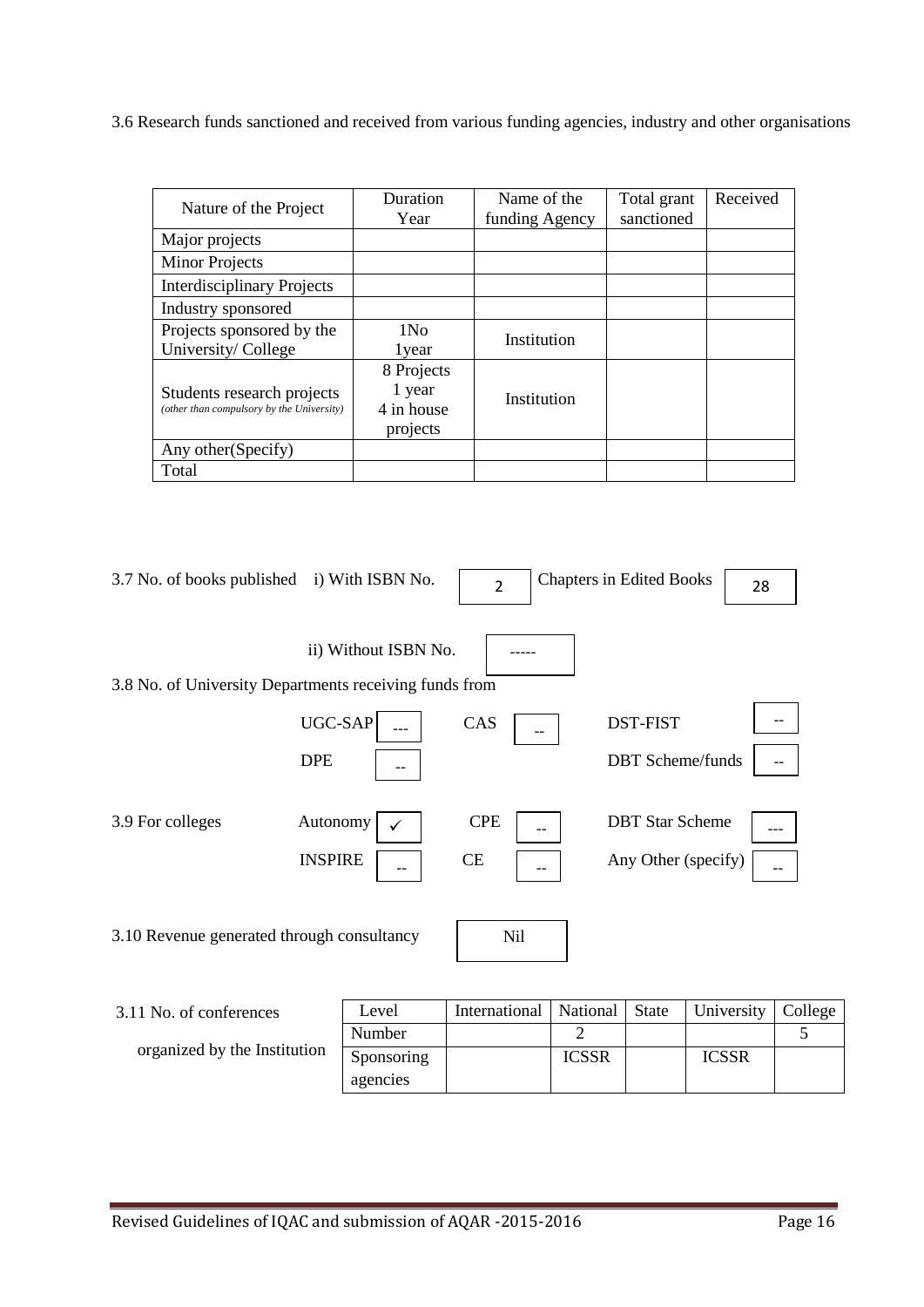| Revised Guidelines of IQAC and submission of AQAR -2015-2016 | Page 17 |
|--------------------------------------------------------------|---------|

3.12 No. of faculty served as experts, chairpersons or resource persons 15

3.13 No. of collaborations International  $\begin{array}{|c|c|c|c|c|c|} \hline \end{array}$  National  $\begin{array}{|c|c|c|c|c|c|} \hline \end{array}$  Any other 3.14 No. of linkages created during this year 3.15 Total budget for research for current year in lakhs : National  $\begin{array}{|c|c|c|c|c|}\n\hline\n\end{array}$  Any other  $\begin{array}{|c|c|c|c|c|}\n\hline\n\end{array}$ 1

| From Funding agency | $\vert$ 2,11 800 | From Management of University/College |  |
|---------------------|------------------|---------------------------------------|--|
| Total               | 2,11,800         |                                       |  |

3.16 No. of patents received this year

| Type of Patent  |         | Number |
|-----------------|---------|--------|
| <b>National</b> | Applied |        |
|                 | Granted |        |
| International   | Applied |        |
|                 | Granted |        |
| Commercialised  | Applied |        |
|                 | Granted |        |

3.17 No. of research awards/ recognitions received by faculty and research fellows Of the institute in the year

|       | Total   International   National   State   University   Dist   College |    |         |       |    |
|-------|------------------------------------------------------------------------|----|---------|-------|----|
| $- -$ | --                                                                     | -- | $- - -$ | $- -$ | -- |

- 3.18 No. of faculty from the Institution who are Ph. D. Guides and students registered under them
- 3.19 No. of Ph.D. awarded by faculty from the Institution

3.20 No. of Research scholars receiving the Fellowships (Newly enrolled + existing ones)

3

| IDE<br>ıκ<br>,,,, |  | SRF | $\overline{\phantom{a}}$ | <b>Project Fellows</b> | other<br>$\mathbf{A}$ nv |  |  |
|-------------------|--|-----|--------------------------|------------------------|--------------------------|--|--|
|-------------------|--|-----|--------------------------|------------------------|--------------------------|--|--|

16

6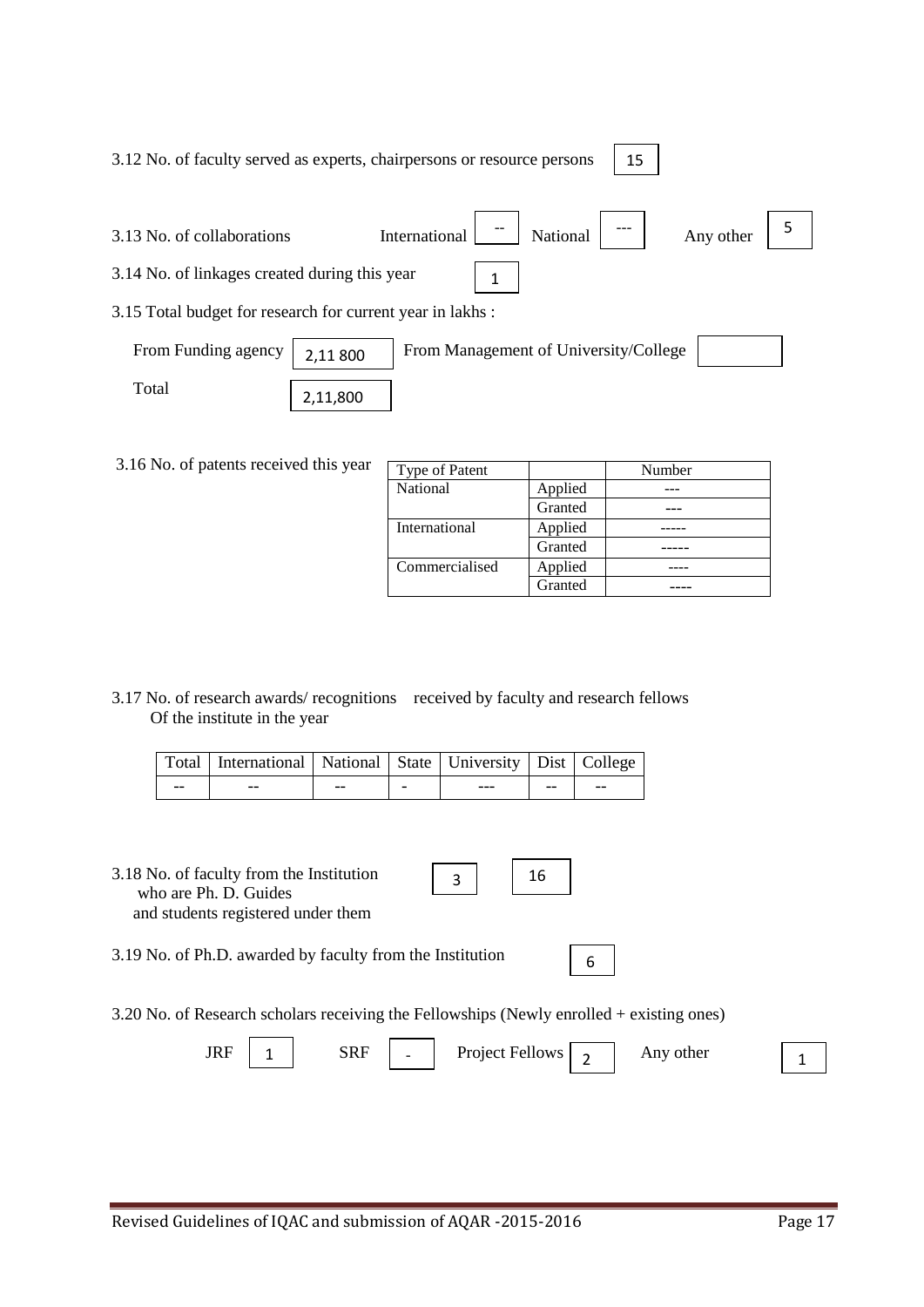| 3.21 No. of students Participated in NSS events: Not applicable |                  |           |                     |  |
|-----------------------------------------------------------------|------------------|-----------|---------------------|--|
|                                                                 | University level |           | State level         |  |
|                                                                 | National level   |           | International level |  |
| 3.22 No. of students participated in NCC events: Not applicable |                  |           |                     |  |
|                                                                 | University level |           | State level         |  |
|                                                                 | National level   |           | International level |  |
| 3.23 No. of Awards won in NSS:<br>Not applicable                |                  |           |                     |  |
|                                                                 | University level |           | State level         |  |
|                                                                 | National level   |           | International level |  |
| 3.24 No. of Awards won in NCC: Not applicable                   |                  |           |                     |  |
|                                                                 | University level |           | State level         |  |
|                                                                 | National level   |           | International level |  |
| 3.25 No. of Extension activities organized                      |                  |           |                     |  |
| University forum<br>College forum                               | 12               |           |                     |  |
| <b>NCC</b><br><b>NSS</b>                                        |                  | Any other |                     |  |
|                                                                 |                  |           |                     |  |

3.26 Major Activities during the year in the sphere of extension activities and Institutional Social Responsibility

In-Service Training Programme for school teachers on Emotional Management, Classroom management and Remedial Teaching

Stake Holders Review (Parents, Students Feed Back) Report Presentation Supportive service to Students Staff development Programme- on Higher Level Statistics and Massive Open Online Courses (MOOCs) Documentation of activities systematically – Particularly for field work, field trip, extension activities and Dissemination of Best Practices

Out Reach Programme such as awareness programme National Voters" Day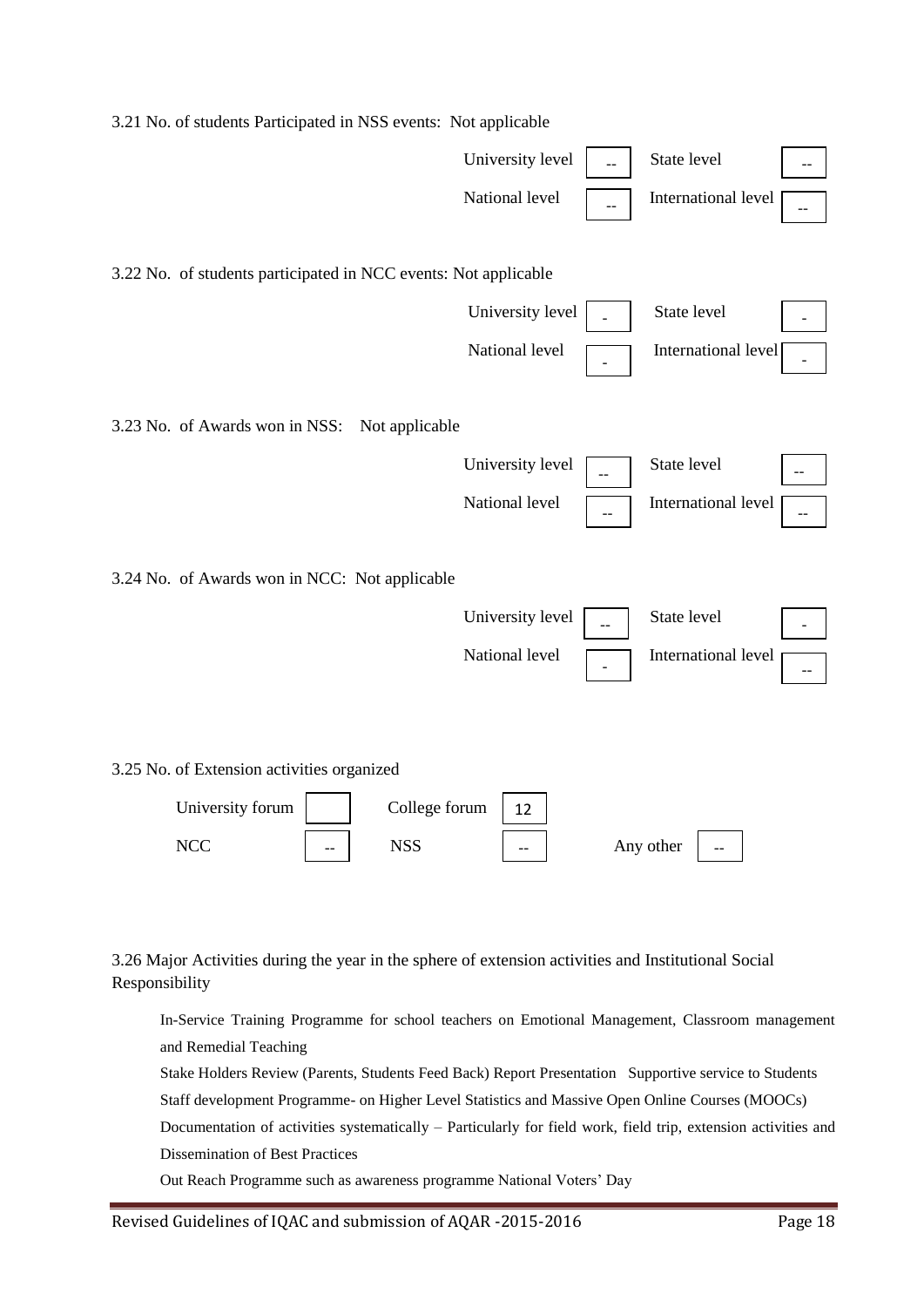Consumer Awareness Day Voters Awareness Rally at Vellaru Panchayat, Macheri Awareness Programme on Dengue Academic assistance to Visually challenged in terms of preparing audio lessons, tactile aids, etc (to the students of Shevapet Blind School) Providing Reader service and acting as scribes and giving speech therapy to the differently abled students

Visit to an / Special school / Observance home

# **Criterion – IV 4. Infrastructure and Learning Resources**

| Facilities                                  | Existing       | Newly created  | Source of  | Total |
|---------------------------------------------|----------------|----------------|------------|-------|
|                                             |                |                | Fund       |       |
| Campus area                                 | 24445          |                |            |       |
|                                             | Sqm            |                |            |       |
| Class rooms                                 | 10             |                |            |       |
|                                             |                |                |            |       |
| Laboratories                                | 9              |                |            |       |
|                                             |                |                |            |       |
| <b>Seminar Halls</b>                        | $\overline{2}$ |                |            |       |
|                                             |                |                |            |       |
| No. of important equipments purchased       |                | $\overline{4}$ | <b>UGC</b> |       |
| $(\geq 1$ -0 lakh) during the current year. |                |                |            |       |
| Value of the equipment purchased during     |                | 12.48          | <b>UGC</b> |       |
| the year (Rs. in Lakhs)                     |                |                |            |       |
| Others                                      |                |                |            |       |
|                                             |                |                |            |       |

4.1 Details of increase in infrastructure facilities:

4.2 Computerization of administration and library

Educorp- Library Management Software

SMART Library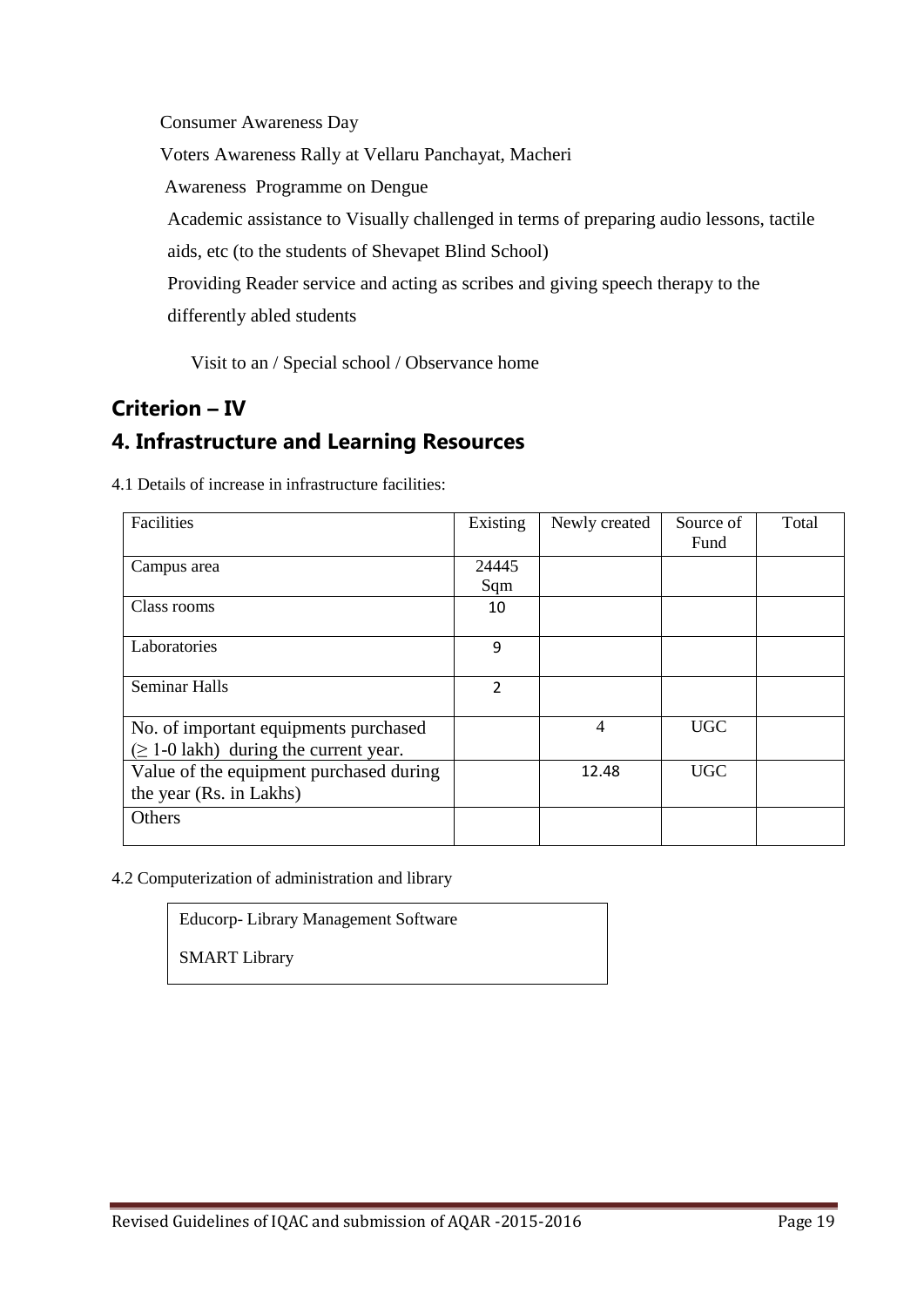### 4.3 Library services

|                                  | <b>Existing</b> | <b>Newly added</b> | <b>Total</b> |
|----------------------------------|-----------------|--------------------|--------------|
| <b>Text Books</b>                | 25059           | 856                | 3792645      |
| Reference Books                  | 4149            | 320                | 3200213      |
| e-Books                          | 352             | 70                 |              |
| Journals                         | 67              |                    | 58716        |
| e-Journals                       | 24              | 70                 |              |
| Other (Specify<br>Encyclopaedia) | 1131            | 54                 | 3483714      |

### 4.4 Technology up gradation (overall)

|          | Total<br>Computers | Computer<br>Labs | Internet | <b>Browsing</b><br>Centres | Computer<br>Centres | Office | Depart-<br>ments | Others |
|----------|--------------------|------------------|----------|----------------------------|---------------------|--------|------------------|--------|
| Existing | 45                 | 32               | 4        | $\overline{\phantom{0}}$   |                     |        | <sub>0</sub>     |        |
| Added    |                    |                  |          |                            |                     |        |                  |        |
| Total    | 49                 |                  |          |                            |                     |        |                  |        |

4.5 Computer, Internet access, training to teachers and students and any other programme for technology Upgradation (Networking, e-Governance etc)

Data analysis with analysis Tool Pak, SSPS, Smart Classroom ,wi-fi connectivity in the campus, Broadband Connection, e- Governance, Administrative e-governance, Library automation

### 4.6 Amount spent on maintenance in lakhs :

| i) ICT                                   | 0.96 |
|------------------------------------------|------|
| ii) Campus Infrastructure and facilities | 0.25 |
| iii) Equipments                          | 2.99 |
| iv) Others                               | 1.45 |
|                                          |      |
| Total:                                   | 5.65 |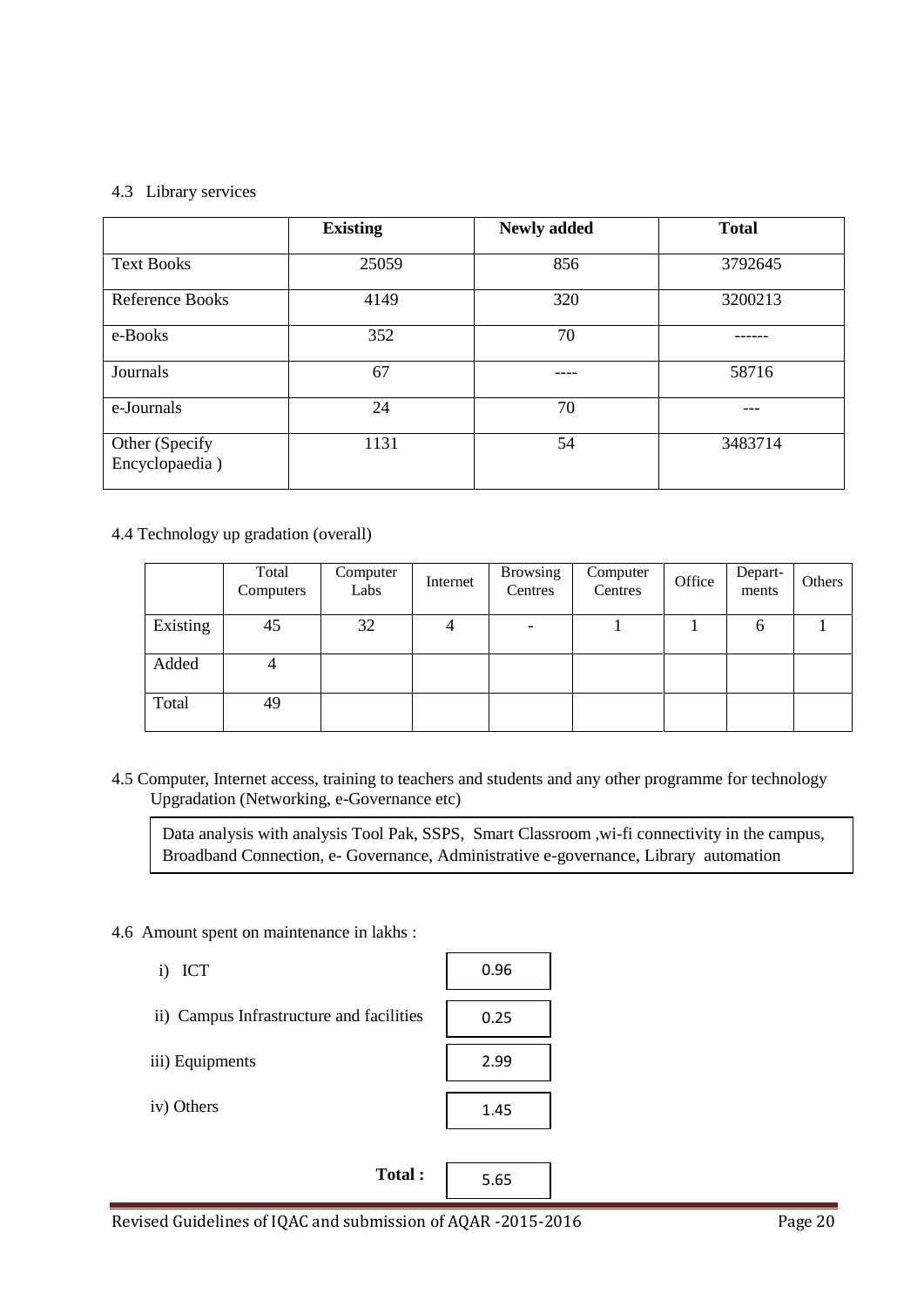# **Criterion – V 5. Student Support and Progression**

5.1 Contribution of IQAC in enhancing awareness about Student Support Services

Periodical Academic Audit, More Teacher –student contact, on-time announcements, Employability skill , Placement Opportunity , career Counselling to students.

5.2 Efforts made by the institution for tracking the progression

Teachers are insisted on to document, compare and discuss the performance and progress of the students in their examinations and other academic activities

5.3 (a) Total Number of students

UG | PG | M.Phil | Ph. D. | Others 50 09 10 16 -

(b) No. of students outside the state

(c) No. of international students

-

Men Women  $\text{No} \mid \%$ 

| $U_{\rm c}$<br>n |  |
|------------------|--|
|                  |  |

|        | Last Year |           |                          |     |                          |       | This Year   |                |           |                          |     |                          |       |
|--------|-----------|-----------|--------------------------|-----|--------------------------|-------|-------------|----------------|-----------|--------------------------|-----|--------------------------|-------|
|        | General   | <b>SC</b> | <b>ST</b>                | OBC | Physically<br>Challenged | Total |             | General        | <b>SC</b> | <b>ST</b>                | OBC | Physically<br>Challenged | Total |
| B.Ed.  |           | 21        | $\mathbf{c}$             | 70  | 4                        | 99    | <b>B.Ed</b> | $\overline{2}$ | 09        | $\overline{\phantom{0}}$ | 40  | -                        | 51    |
| M.Ed.  | -         | 12        | $\overline{\phantom{0}}$ | 21  |                          | 33    | M.Ed        | -              | 01        |                          | 08  |                          | 09    |
| M.Phil | -         |           | $\overline{\phantom{0}}$ |     | $\overline{\phantom{a}}$ | 10    | M.Phil      |                | 03        |                          | 06  | 01                       | 10    |

Demand ratio 100 % Dropout -2

Revised Guidelines of IQAC and submission of AQAR -2015-2016 Page 21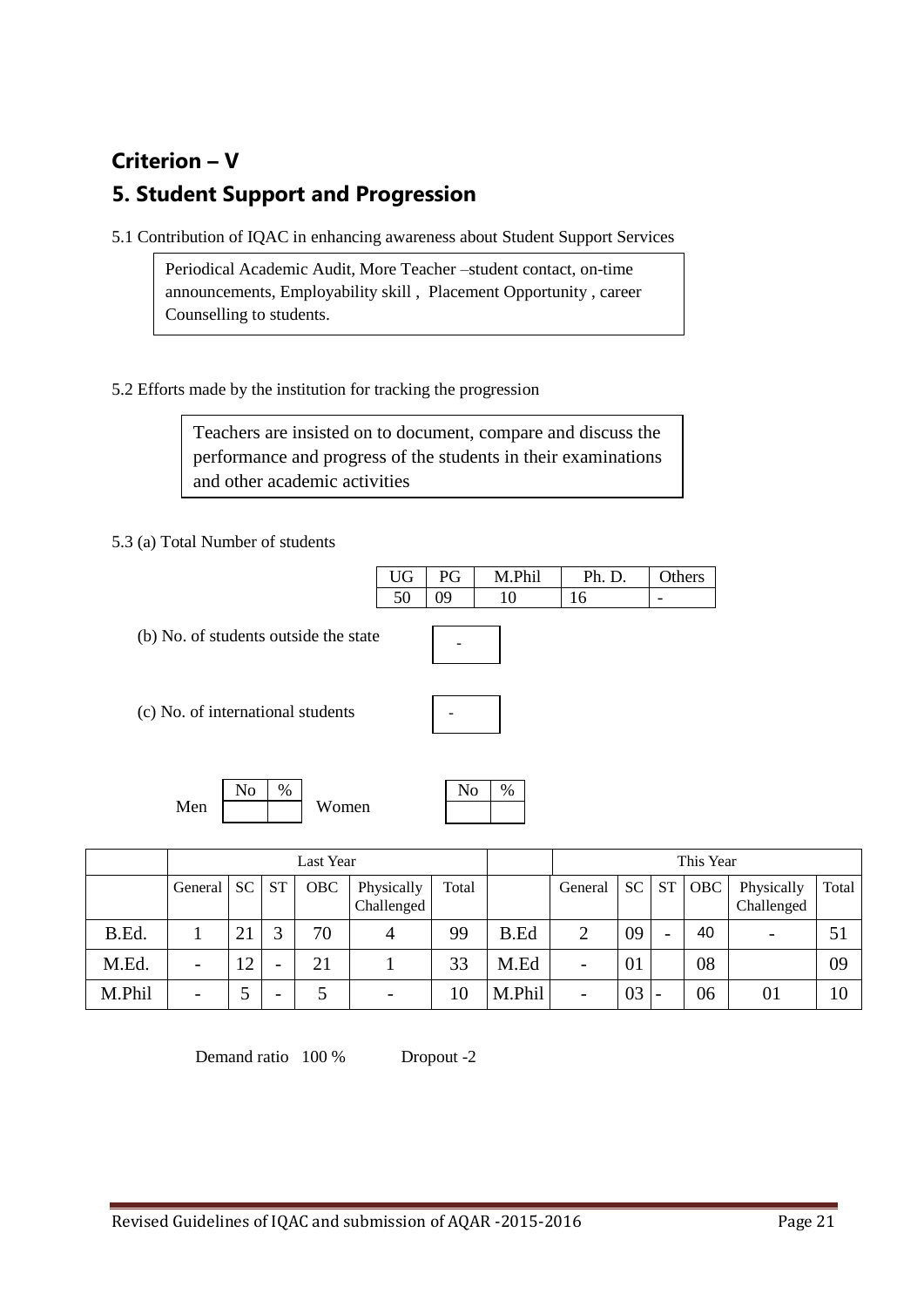5.4 Details of student support mechanism for coaching for competitive examinations (If any)

TET – Teacher Eligibility Test NET – National Eligibility Test , SLET - State Eligibility Test TRB (UG/PG) – Teachers Recruitment Board

No. of students beneficiaries

| 50 |  |
|----|--|
|    |  |

### 5.5 No. of students qualified in these examinations

| NFT         |   | FТ<br>-SET |                          | GATE | - | $\rm CAT$ |   |
|-------------|---|------------|--------------------------|------|---|-----------|---|
| IAS/IPS etc | - | State PSC  | $\overline{\phantom{0}}$ | UPSC | - | Others    | - |

5.6 Details of student counselling and career guidance

- Provides counselling to the needed
- Career Guidance to all students
- Counselling for Persons with special Needs

No. of students benefitted

5.7 Details of campus placement

|                                       | On campus                          |                                     |                           |  |  |
|---------------------------------------|------------------------------------|-------------------------------------|---------------------------|--|--|
| Number of<br>Organizations<br>Visited | Number of Students<br>Participated | Number of<br><b>Students Placed</b> | Number of Students Placed |  |  |
|                                       |                                    |                                     |                           |  |  |

#### 5.8 Details of gender sensitization programmes

Periodical women empowerment programmes are being conducted. Legal awareness programmes were also organised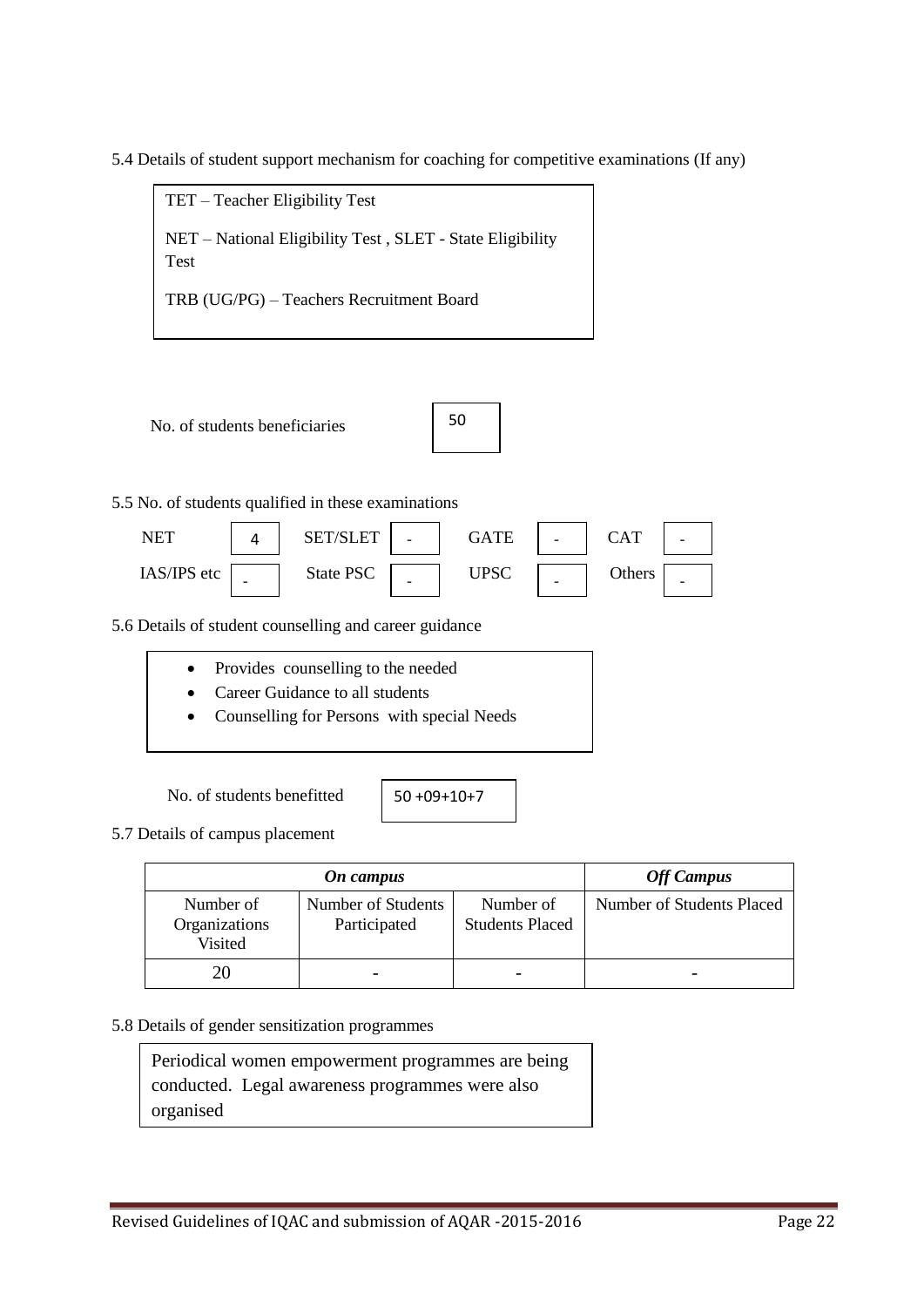### 5.9 Students Activities

### 5.9.1 No. of students participated in Sports, Games and other events



#### 5.10 Scholarships and Financial Support

|                                                                                 | Number of<br>students | Amount       |
|---------------------------------------------------------------------------------|-----------------------|--------------|
| Financial support from institution                                              |                       |              |
| Financial support from government                                               | $SC/ST -12$           | $80,380/-$   |
|                                                                                 | $-35$<br><b>OBC</b>   | $1,78,265/-$ |
| Financial support from other sources                                            |                       |              |
| of students<br>received<br>Number<br>who<br>International/National recognitions |                       |              |

#### 5.11 Student organised / initiatives

| Fairs : State/University level   -   National level   -   International level   -                                                                                                                                              |  |  |  |
|--------------------------------------------------------------------------------------------------------------------------------------------------------------------------------------------------------------------------------|--|--|--|
| Exhibition: State/ University level   National level   National level   National level   National level   National level   National level   National level   National level   National level   National level   National level |  |  |  |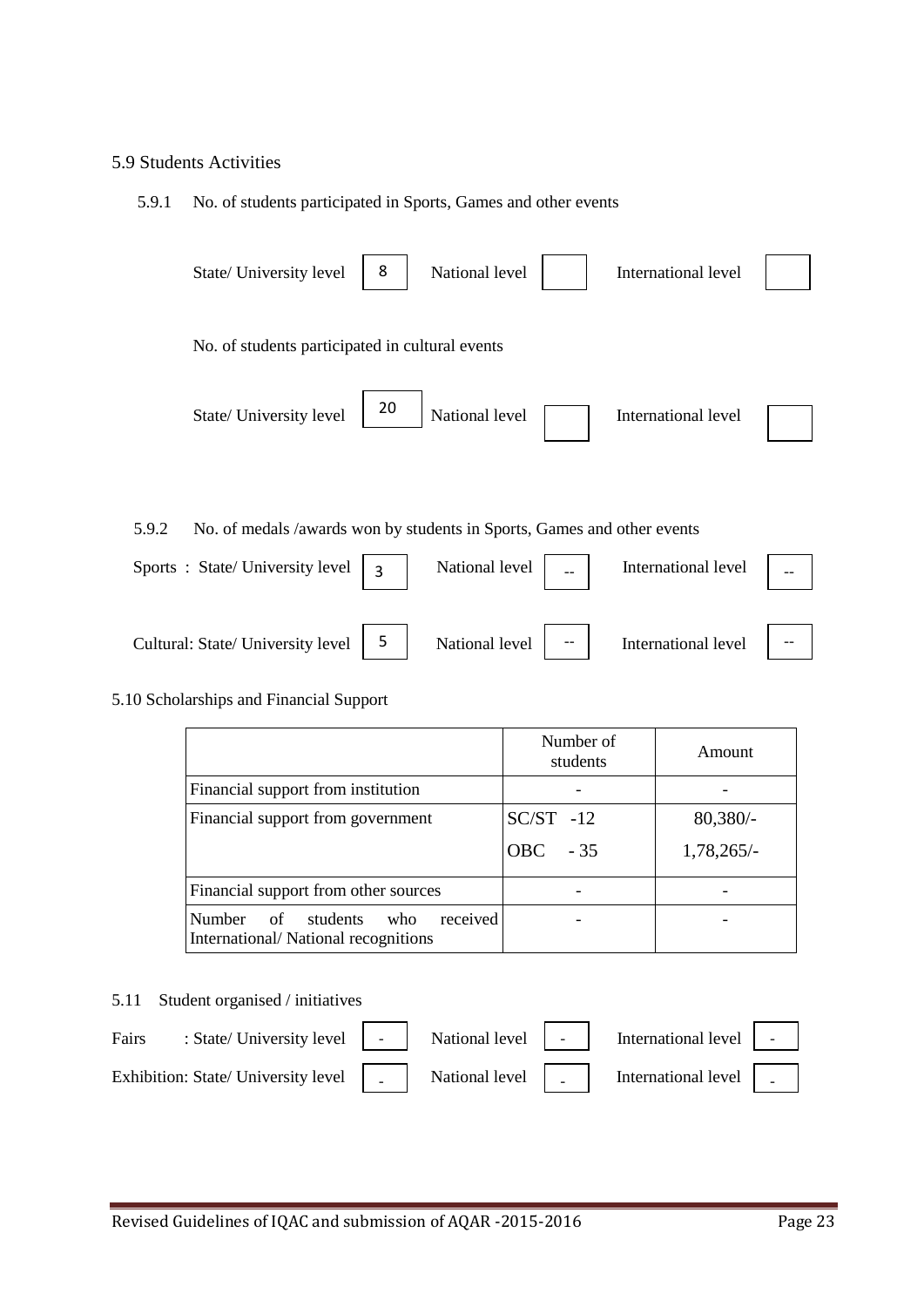|      |                                                      | <b>Consumer Awareness Day</b>                 |
|------|------------------------------------------------------|-----------------------------------------------|
| 5.12 | No. of social initiatives undertaken by the students | Rally<br>Vellaru<br>Awareness<br>Voters<br>at |
|      |                                                      | Panchayat, Macheri                            |
|      |                                                      | Awareness Programme on Dengue                 |
|      |                                                      | Awareness Programme on HIV, Eye               |
|      |                                                      | Donation, Blood Donation, Legal               |
|      |                                                      | Awarness programme                            |
|      |                                                      | Swachh Bharat<br><b>Cleanliness</b>           |
|      |                                                      | activities in the campus                      |
|      |                                                      |                                               |
|      |                                                      |                                               |

5.13 Major grievances of students (if any) redressed: NIL

# **Criterion – VI**

# **6. Governance, Leadership and Management**

6.1 State the Vision and Mission of the institution

To make "QUALITY" the defining element of teacher education through a combination of self and external quality evaluation, promotion and sustenance initiatives

The College is striving her best for empowerment of women teacher trainees through an integrated education of Head, Heart and Hand.

The focus is on

- ❖ Character building leading to moral leadership
- $\triangle$  A blend of intellectual curiosity with emotional, social and spiritual intelligence.
- Teacher preparation addressing the challenges of national and global perspective.

## 6.2 Does the Institution has a management Information System

Yes. The institution has a Management Information System in place, to select, collect align and integrate data and information on academic and administrative aspects of the institution for decentralisation of the power and work.

6.3 Quality improvement strategies adopted by the institution for each of the following: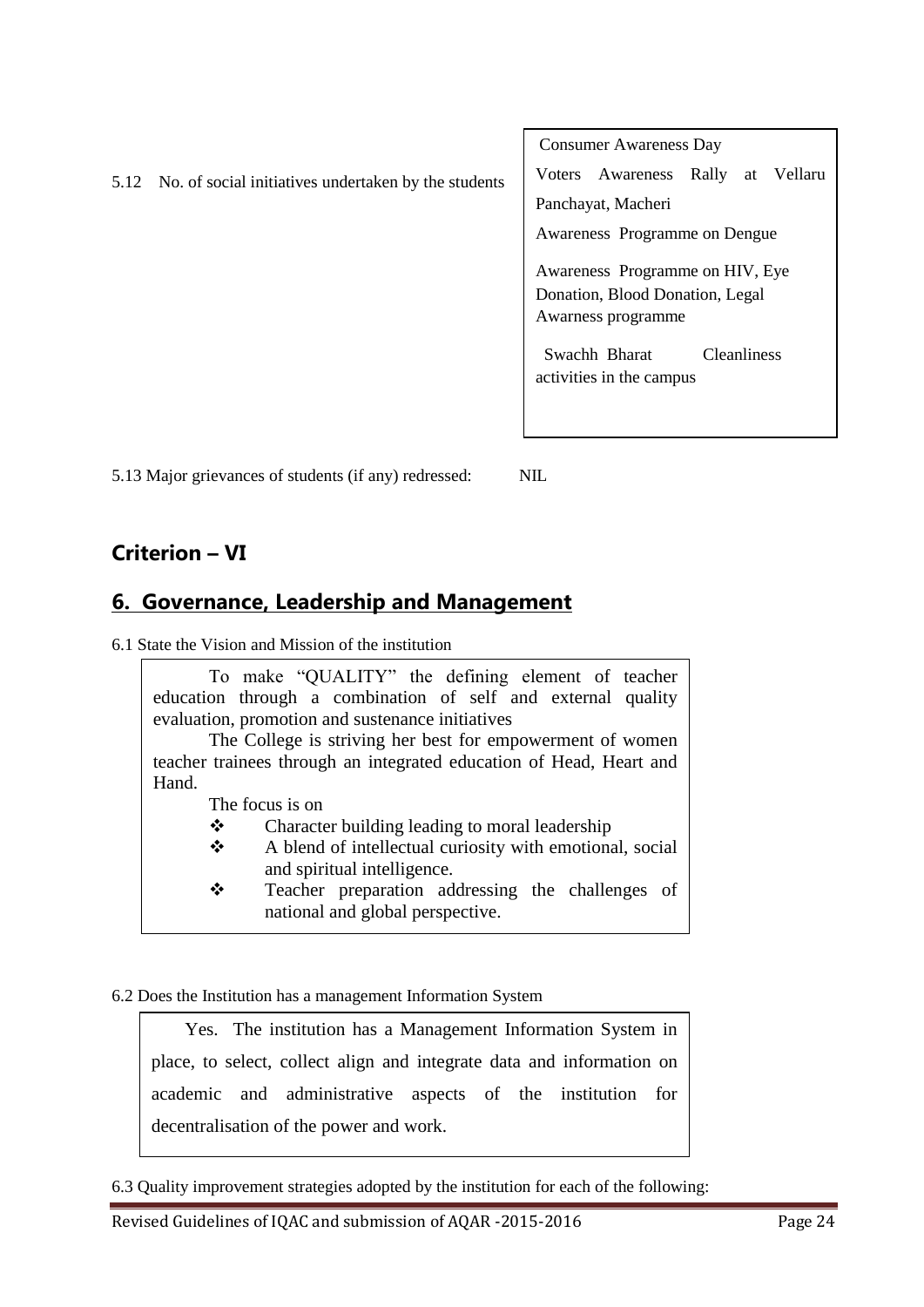### 6.3.1 Curriculum Development

There is periodic revision of curriculum once in three years. But necessary changes / modifications are made every year based on the feedback from staff, students and experts. Changes are made in the syllabus by presenting them in the Board of studies and Academic Council.

The data base prepared will be presented at the formal meetings to the experts / members of IQAC, Statutory academic bodies and Governing body

### 6.3.2 Teaching and Learning

ICT enabled Smart board teaching; using e-resources, hands on training on SPSS packages to students.

Educational Technology laboratory was fully furnished

### 6.3.3 Examination and Evaluation

Semester system Choice based credit system

## 6.3.4 Research and Development

Students, Scholars and Teachers are encouraged to undertake individual, Group and Institution research projects

6.3.5 Library, ICT and physical infrastructure / instrumentation

Library is being regularly added with new books and journals. Physical infrastructure and ICT are upgraded as per the felt need

6.3.6 Human Resource Management

Staff members are appointed by the management on temporary basis till the government recruitment.

6.3.7 Faculty and Staff recruitment

Staff recruitment is done by the state government based on the proposal of the college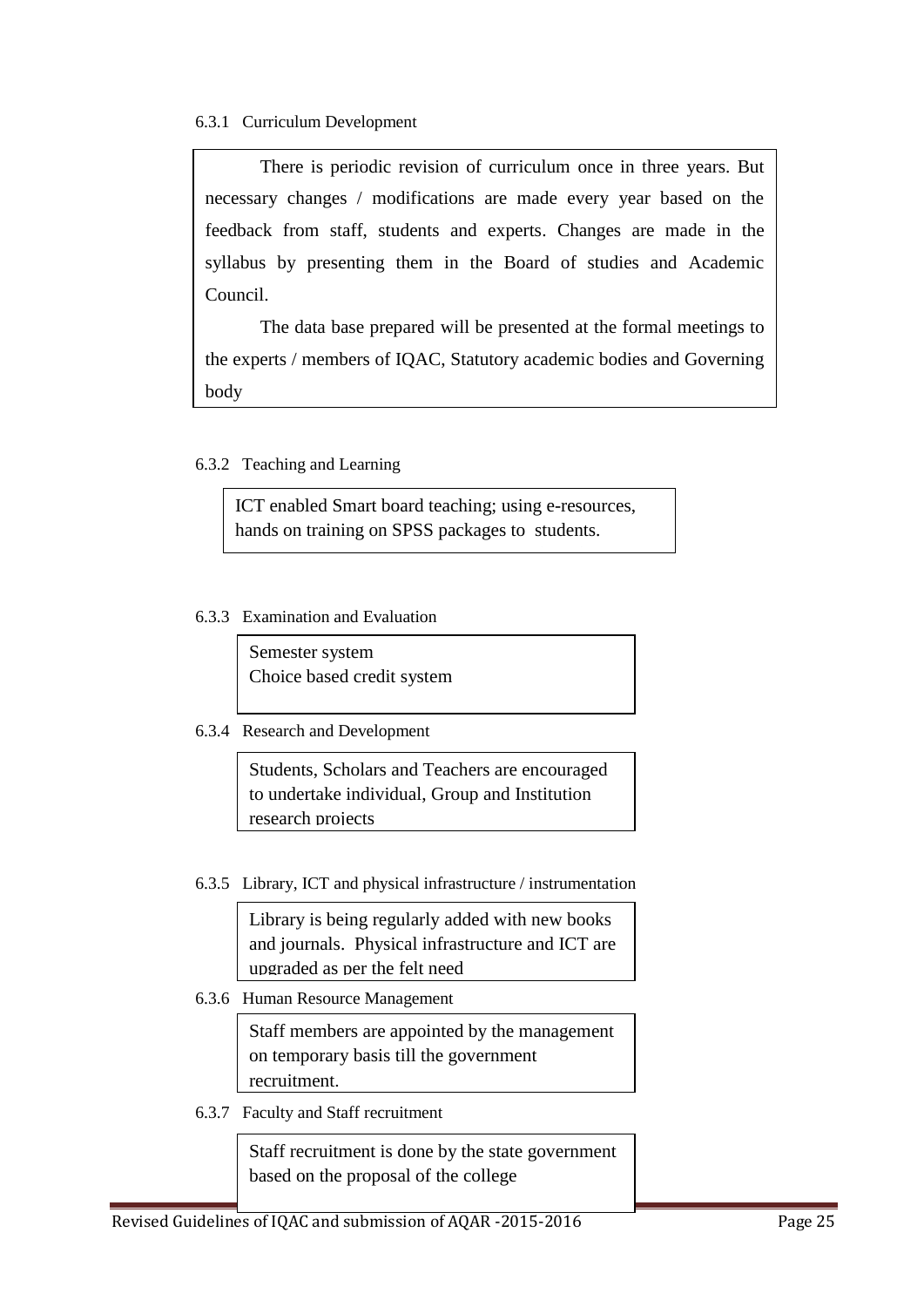6.3.8 Industry Interaction / Collaboration

Mou with Sri Sarada Matriculation Higher Secondary School MoU with Helikx Special School MoU with Mind Research Foundation MoU with SIMEC, Hearing Impaired School MoU with Shanmuga College of Nursing

6.3.9 Admission of Students



6.4 Welfare schemes for

|                 | All Government scheme                     |
|-----------------|-------------------------------------------|
| Teaching        |                                           |
| Non teaching    | All government scheme                     |
| <b>Students</b> | Scholarships, Remedial Coaching,          |
|                 | Tutorials, Counselling and other schemes  |
|                 | implemented by the Govt, Endowment        |
|                 | fund, Alumni Association fund, prizes for |
|                 | needy students                            |

6.5 Total corpus fund generated



6.6 Whether annual financial audit has been done Ye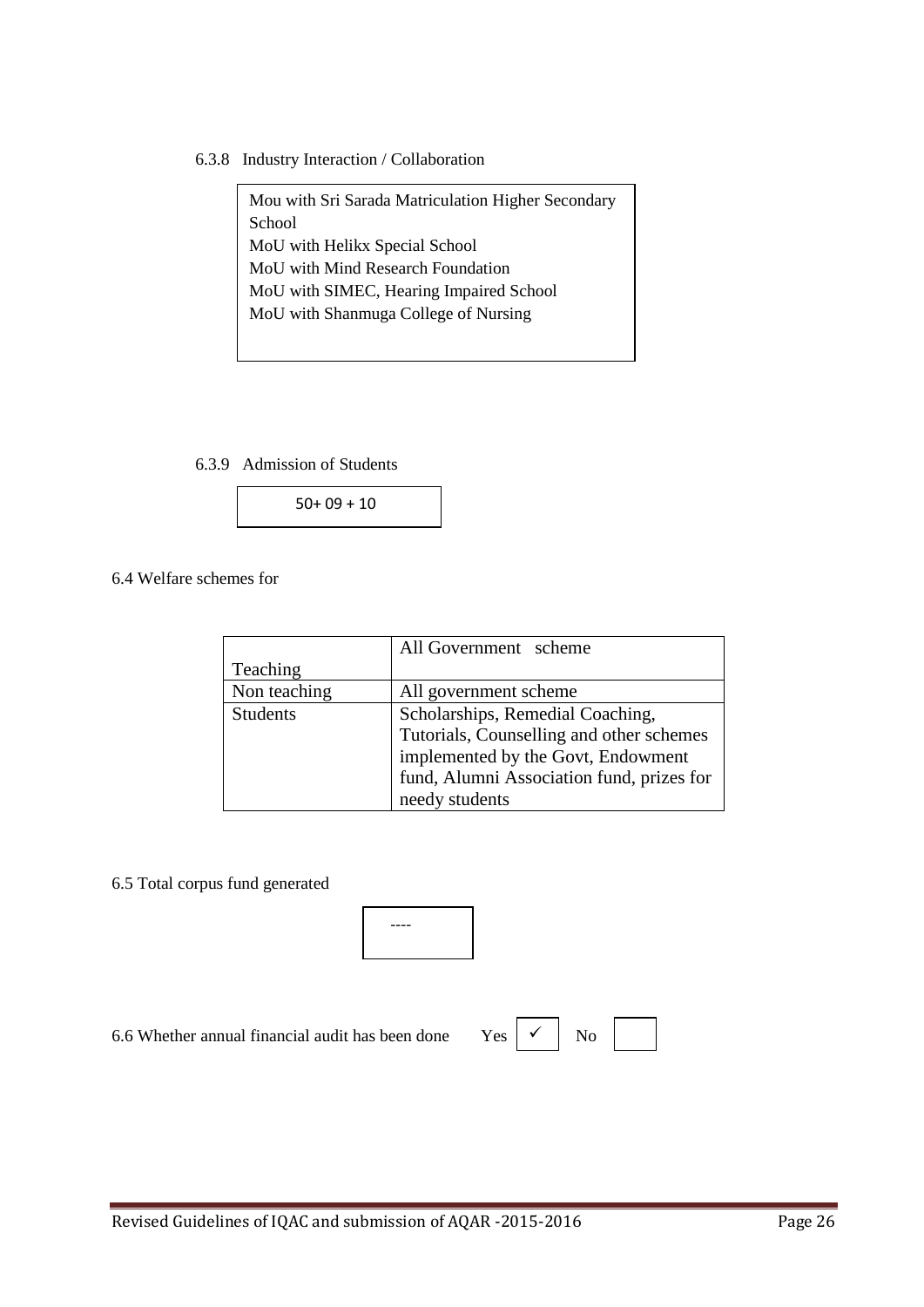| Audit Type     | External                 |        | Internal |           |
|----------------|--------------------------|--------|----------|-----------|
|                | Yes/No                   | Agency | Yes/No   | Authority |
| Academic       | $\overline{\phantom{0}}$ |        | Yes      |           |
| Administrative | -                        |        |          |           |
|                |                          |        | Yes      |           |
|                |                          |        |          |           |

6.7 Whether Academic and Administrative Audit (AAA) has been done?

6.8 Does the University/ Autonomous College declares results within 30 days?

| For UG Programmes | Yes. | $\checkmark$ |  |  |  |
|-------------------|------|--------------|--|--|--|
|-------------------|------|--------------|--|--|--|

For PG Programmes Yes  $\vert \checkmark$  No

6.9 What efforts are made by the University/ Autonomous College for Examination Reforms?

Multiple Choice Questions for 20 marks in optional papers in

Sessional Tests for B.Ed. course

Practical (Internship) Examination was conducted for M.Ed. course

6.10 What efforts are made by the University to promote autonomy in the affiliated/constituent colleges?

------------------------

6.11 Activities and support from the Alumni Association

- Cultural competition for Differently abled children
- Inter School recitation competition on quotes of Swami Vivekananda
- Quiz competition for B.Ed
- Oratorical competition for M.Ed
- Inter school Competition Essay and Speech, drawing, chess

6.12 Activities and support from the Parent – Teacher Association

- Getting feedback from parents, Assessing our own strength and weaknesses
- Establishing Rapport with parents to identify the unshared problems of students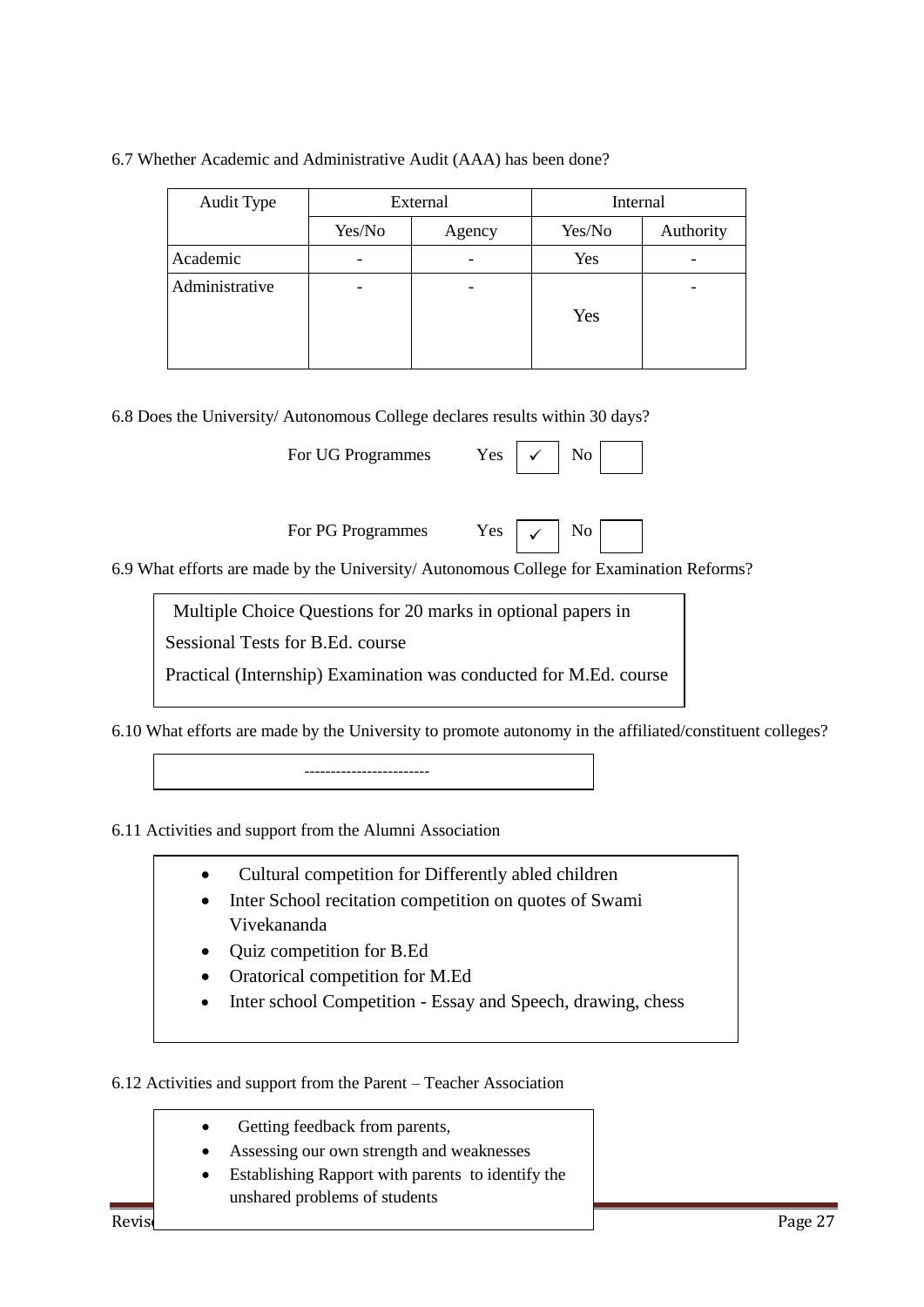6.13 Development programmes for support staff

• In-service training programme

6.14 Initiatives taken by the institution to make the campus eco-friendly

- Eco-club activities
- Awareness programme
- Conducting competition

## **Criterion – VII**

## **7. Innovations and Best Practices**

- 7.1 Innovations introduced during this academic year which have created a positive impact on the functioning of the institution. Give details.
	- ICT development
	- Cumulative record
	- Smart board
	- Online result
	- e-content development
	- Blog creation
	- Yoga education, gym
- 7.2 Provide the Action Taken Report (ATR) based on the plan of action decided upon at the beginning of the year

**ANNEXURE ENCLOSED- 7**

7.3 Give two Best Practices of the institution *(please see the format in the NAAC Self-study Manuals)*

B.Ed. trainees are instructed to maintain Teaching Portfolio to enhance their

**Revis** teaching skills through self-evaluation. The AQAR -28

Choice Based Credit System oriented curriculum in enhancing the employability skills of students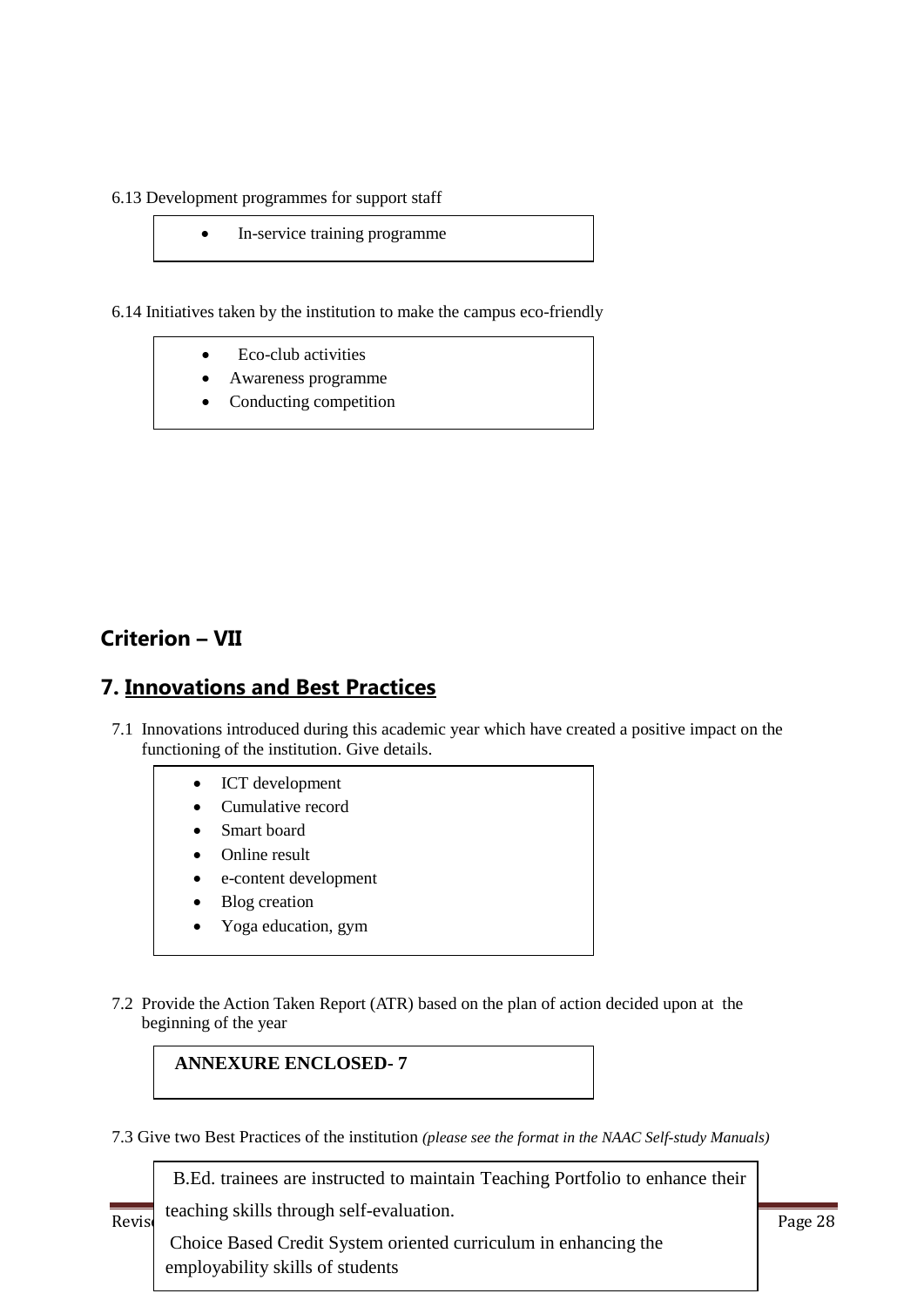### *\*Provide the details in annexure (annexure need to be numbered as i, ii,iii)*

7.4 Contribution to environmental awareness / protection

 Environmental Awareness programme was conducted through Eco club activities , celebrations of days of importance such as world Environmental day, Wild life week celebration, Forest day, Ozone day, Water day etc

7.5 Whether environmental audit was conducted? Yes  $\vert \checkmark \vert$  No

Saplings were planted in the college campus

| c |  |  |  |
|---|--|--|--|
|---|--|--|--|

7.6 Any other relevant information the institution wishes to add. (for example SWOT Analysis)

The institution conducted an internal SWOT analysis and identified its strengths, weaknesses, opportunities and threats and is devising plans for future development.

## 8. **Plans of institution for next year**

ANNEXURE ENCLOSED - 9

*Name \_Dr.R.Selvamathi Sugirtha\_\_\_\_\_\_\_\_\_\_\_\_\_\_ Name Dr.C.Janakavalli* 

*Signature of the Coordinator, IQAC Signature of the Chairperson, IQAC*

*\_\_\_\_\_\_\_\*\*\*\_\_\_\_\_\_\_*

 *\_\_\_\_\_\_\_\_\_\_\_\_\_\_\_\_\_\_\_\_\_\_\_\_\_\_\_\_\_\_\_ \_\_\_\_\_\_\_\_\_\_\_\_\_\_\_\_\_\_\_\_\_\_\_\_\_\_\_\_\_\_\_* 

**Annexure I**